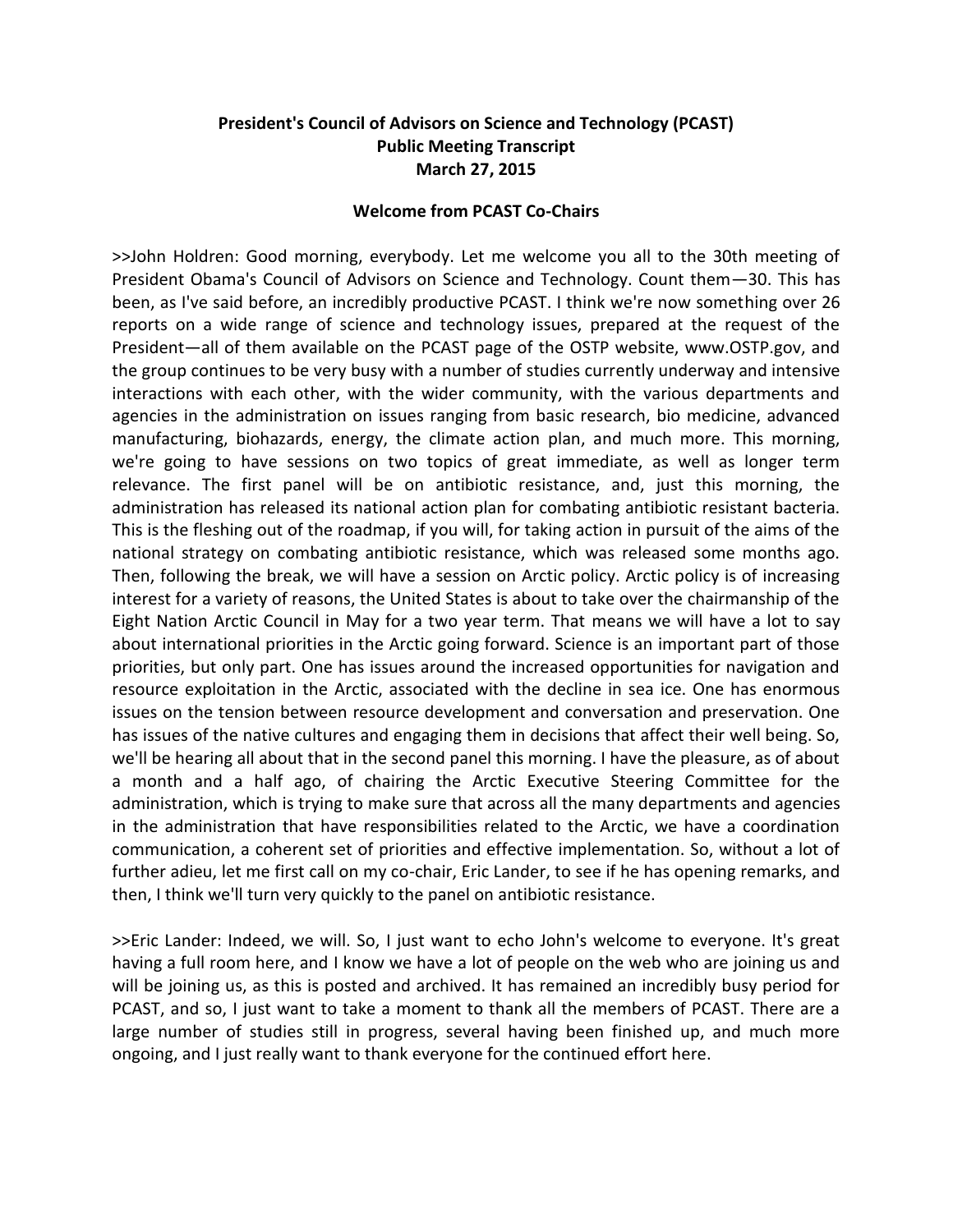### **Antibiotic Resistance**

>>Eric Lander: We're going to hear, in just a moment, about the response to one of those studies that PCAST did. The report we did, not so long ago, to the President on combating antibiotic resistance, a report at the request of the President, and one of the things that happened was the President issued an executive order, directing the federal government to produce a national action plan, and it's my understanding this national action plan was released this morning so the timing could not be better, and it might not even be coincidental that they chose to do it when they were showing up to tell us about it. No, actually, it's great to have you. I'd like to invite the panel to come up, who has been working very hard since the executive order was released last fall toward the idea of producing a national action plan. It has just been released, so, in fact, we want to hear about it. We're getting to see this now and one of the things in the executive order was that amongst other things, it was supposed to be explicitly responsive to, that is, considering each of the recommendations PCAST made, and I've had a chance to flip through it enough to see it references those recommendations, but I really want you to walk us through what's going on. We had a great panel up here, which I'm not going to read the full panel bios of because we're on the web. I'll welcome Susan Coller-Monarez who's the Assistant Director for National Security and International Affairs at OSTP, and Michael Stebbins, who is the—where are you Mike?—who is the Assistant Director of Biotechnology at OSTP, and I think they're going to start us off by setting the context, and then, we are going to turn to a great collection of speakers who are going to be able to tell us a little bit about how this interacts with the critical agencies. Beth Bell, Director of the National Center for Emerging Zoonotic and Infectious Diseases at CDC. Joe Larsen, the Acting Deputy Director, Division of CBRN Medical Countermeasures at BARDA, the Biomedical Advanced Research Development Authority. We have William Flynn, the Deputy Director for Science Policy for FDA and the Center for Veterinary Medicine, and I'm sure there will be a lot of interesting questions around that, and we have Steven Kappes, the Deputy Administrator for Animal Production and Protection at USDA. So, having before us all these relevant agencies, and the EOP representative, we're all ears. Tell us about the national action plan. Maybe Susan will start us off.

>>Susan Coller-Monarez: I will. Thank you. First, I want to say, about a year and a half ago, the President did come to this advisory body and asked for specific actionable recommendations to address the crisis emergence of antibiotic resistant bacteria, and over the course of that, the past year or so, the recommendations that came out of this body were tremendous. So, I would encourage anyone that hasn't had an opportunity to read that PCAST report, which was issued by the president last September, to take a hard look at it, and to look at the depth and the detail that came out of that report, and Dr. Lander is absolutely correct. What the President then did was, based on the recommendations in that report, he issued an executive order that tasked the federal government to develop a national action plan that identified roles, responsibilities, milestones, and metrics associated with those actions needed to meet the tenants of the PCAST report and the national strategy for combating antibiotic resistance. I don't want to spend too much more time talking about the context because I want to make sure that we hear from our colleagues from across the departments and agencies that are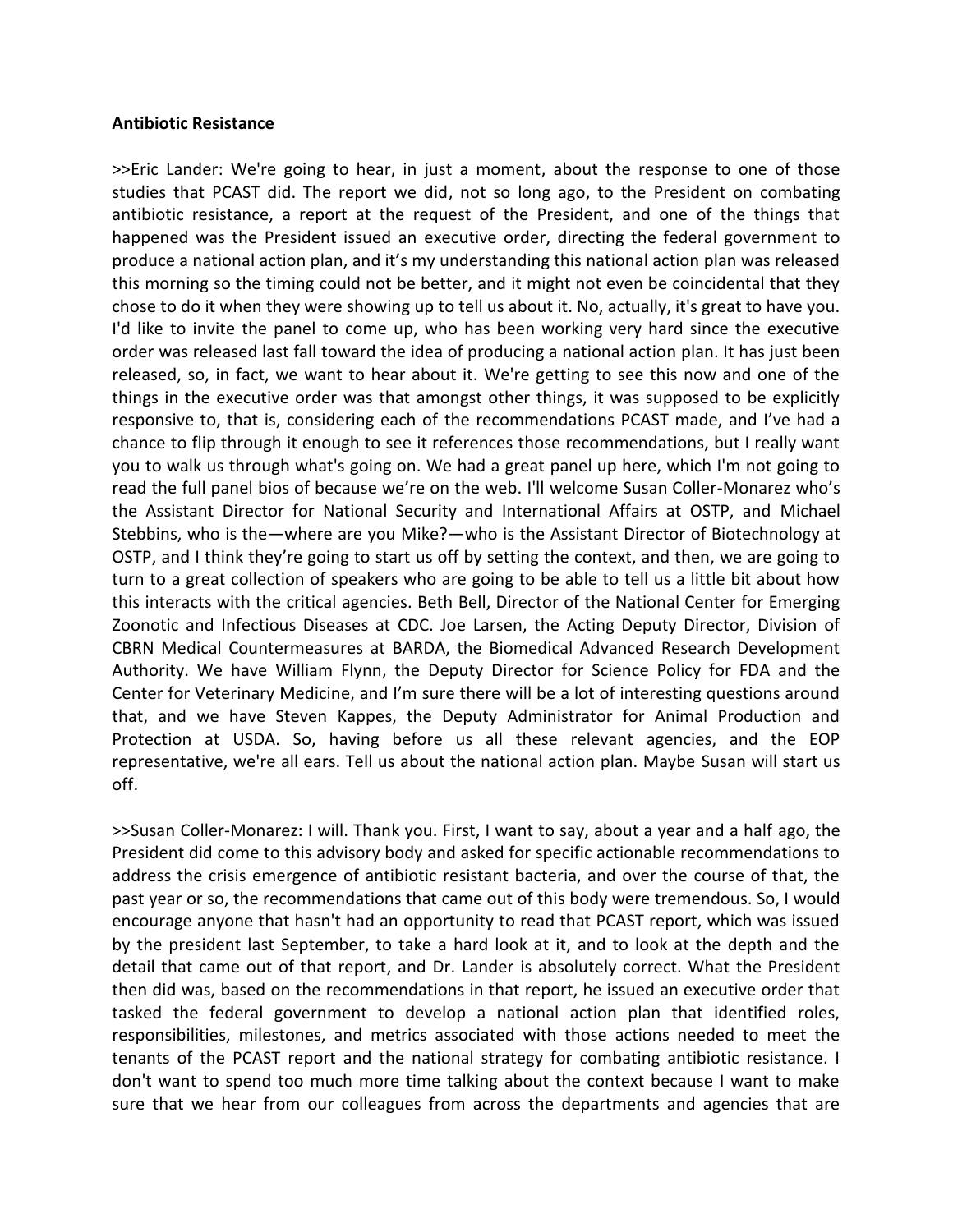responsible for executing the actions that have now been delineated in what the national action plan that was released this morning by the administration, but both Michael Stebbins and I are happy to take questions at the end of their briefing. So, with that, I'm going to turn it to my colleagues and agencies, Dr. Beth Bell from the Centers for Disease Control and Prevention.

>>Beth Bell: Thanks very much. I do have slides. There we go, okay, great. From the CDC, I have to have slides. Thank you so much for the opportunity to talk with you this morning. As you've already heard, the problem in antibiotic resistance is an extremely serious one and a growing one, and at CDC we listed a report about a year and a half ago which estimated at least 2 million infections per year from antibiotic resistant organisms and estimated at least 27,000 deaths. That's sort of not including some of the other growing threats such as clostridium difficile that unfortunately many of you have heard about because it's such a common problem, where we estimate at least 15,000 deaths per year from clostridium difficile. It's—the problem of antibiotic resistance is a complex problem and it requires a comprehensive solution, and that's, I think, from a big picture perspective, is what we've done with the National Strategy and the action plan. We very much appreciated and certainly at CDC, we very much appreciated the input from the PCAST and the PCAST report which did inform, very substantively, the way that we put together our strategy as part of the overall administration's strategy which we're calling the AR Solutions Initiative. An important point, I think, about this problem and the solutions, is that there are certain things that we know can be done now to address this problem. Prevention is a really important component and actually we do know many strategies that we know can work that need to be focused and scaled up and that's much of what we're talking about here. You know, even with the development of new antibiotics, this is a process that takes a decade or more, and there are things in the prevention space, as I say, that we can do now to start to make a difference with presenting antibiotic resistant infections. So, our strategy and initiative here is quite comprehensive with the President's budget reflecting what you see in the strategy and the action plan, and calling for comprehensive tracking, improving detection, faster outbreak response, some insights which might help drive research and innovation, better patient care, and improved prescribing, and what I wanted to do for a couple minutes here is highlight a couple parts of the PCAST recommendations and then tell you a bit about how our strategy and plan fits in with the PCAST recommendations. I'm turning off and pushing the wrong button. Okay, so, PCAST recommendation number two was about effective surveillance and response to antibiotic resistance, and in the PCAST report, you recommended strengthening state and local public health infrastructure for surveillance and response, with state and local programs for detecting AR, for outbreak response, and for aggressive prevention activities across health care and community settings, including enhanced stewardship programs, with a focus also on addressing community AR threats, as well as threats in facilities, and, also, to establish a national capability for pathogen surveillance based on genome analysis, with a national library network for surveillance with a reference collection of sequences and with surveillance in diverse settings through our emerging infections program, EIP, and NARMS which is the acronym for the National Antibiotic Resistance Monitoring system, so let me go in to just a little bit of detail about what we have done. So, for the first component of our response here, we're calling stop, spread, protect people. And what we're proposing to do is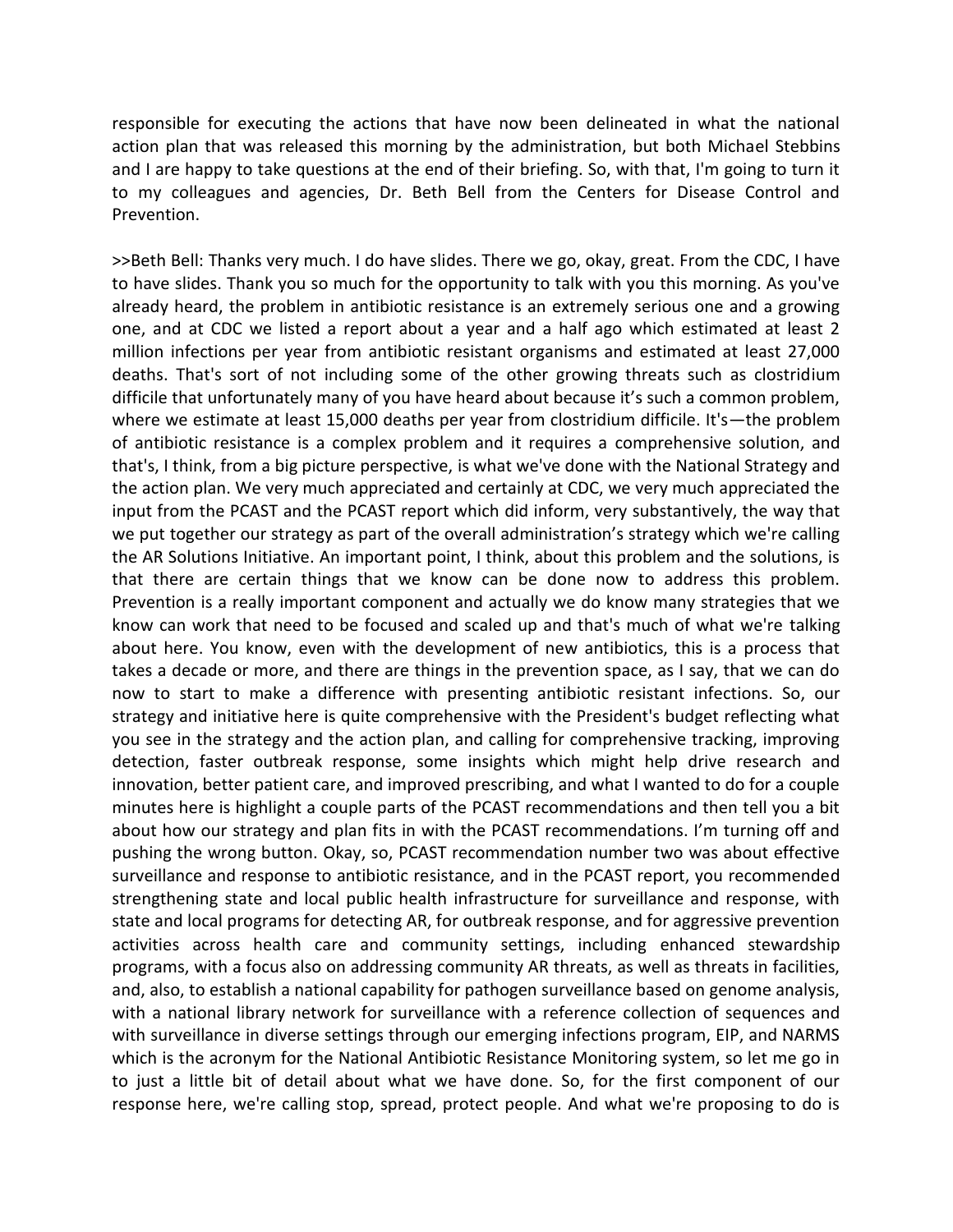establish state AR prevention programs in all 50 states and ten large cities. I think that because this problem of resistance really is happening in communities, we need a response, which is focused on communities and building real programs in states and localities that can address the problem. There is very solid and growing evidence about the importance of colonized patients being, moving from facilities, from hospitals to long term acute care to nursing homes and back and forth and this kind of interrelationship among many facilities and communities is really a pivotal part of how antibiotic resistant organisms are spread, and, so, we need a real program in states with the state Health Department as sort of the Nexus, bringing together all of the facilities and partners to address this. We are—CDC is part of the National Antimicrobial Resistance Monitoring System, NARMS, which is, you'll hear from my colleagues from FDA and USDA is actually an integrated surveillance system. Our part is about illness and people, and part of our proposal here is to greatly scale up our capacity to test isolates for resistance in food borne illnesses. Right now, we test, for example, only about 5,000 salmonella isolates a year for resistance. That's about 5% of the number of isolates that are collected every year. It's about 40,000, and so, you can imagine how poor a sense we have of resistance in food borne pathogens because of how limited our capabilities are. And we also have some components about gonorrhea and some components about isolate bank, which would help with the development of next generation diagnostics. I'll go into that later if people are interested. We have spent quite a bit of time talking, looking into tracking, which is something that PCAST highlighted, and we are calling for the establishment of a detect network of AR regional labs to actually provide us with the kind of information about what are the most important resistance mechanisms, where are the hot spots, and to be able to have some sense of emerging threats, and some other components that I'm going to skip over, but we also, again to the PCAST recommendations, are calling for the doubling of our emerging infections program sites. This is really gold standard surveillance and provides us with the sort of actionable information that we need to drive prevention strategies. PCAST recommendation number six is about stewardship and overuse and incorrect use of antibiotics in human health care, is one of the most important drivers of antibiotic resistance, and we need to address this if we're going to make an impact. So the PCAST recommendation number six called for improving stewardship in hospitals and long term care facilities, antibiotic use in out-patient settings, measuring antibiotic use and resistance through our national health care safety network, getting a better sense of data on antibiotic use and ambulatory settings and a number of associated recommendations. So, in our initiative for FY 16, there are a couple components. The first is about the data parts, and we need to add capabilities to our national health care safety network. This is the largest network that hospitals and facilities use for monitoring health care associated infections. It's currently in about 14,000 facilities and over 5,000 acute care facilities. We have developed and need to implement, and scale up widely, two additional capabilities. One, which electronically captures antibiotic use in hospitals and the other which electronically captures resistance isolates, resistant organism reports. We need this so that hospitals and facilities can look at their own data for quality improvement. So states can use this data in their prevention collaboratives and for us to benchmark at the national level. We also have a number of strategies for improving use and steward, strengthening stewardship, better data, as I mentioned. With these data, we can set national standards of antibiotic use to improve use and reduce resistance. We have very clear guidelines about what a hospital stewardship program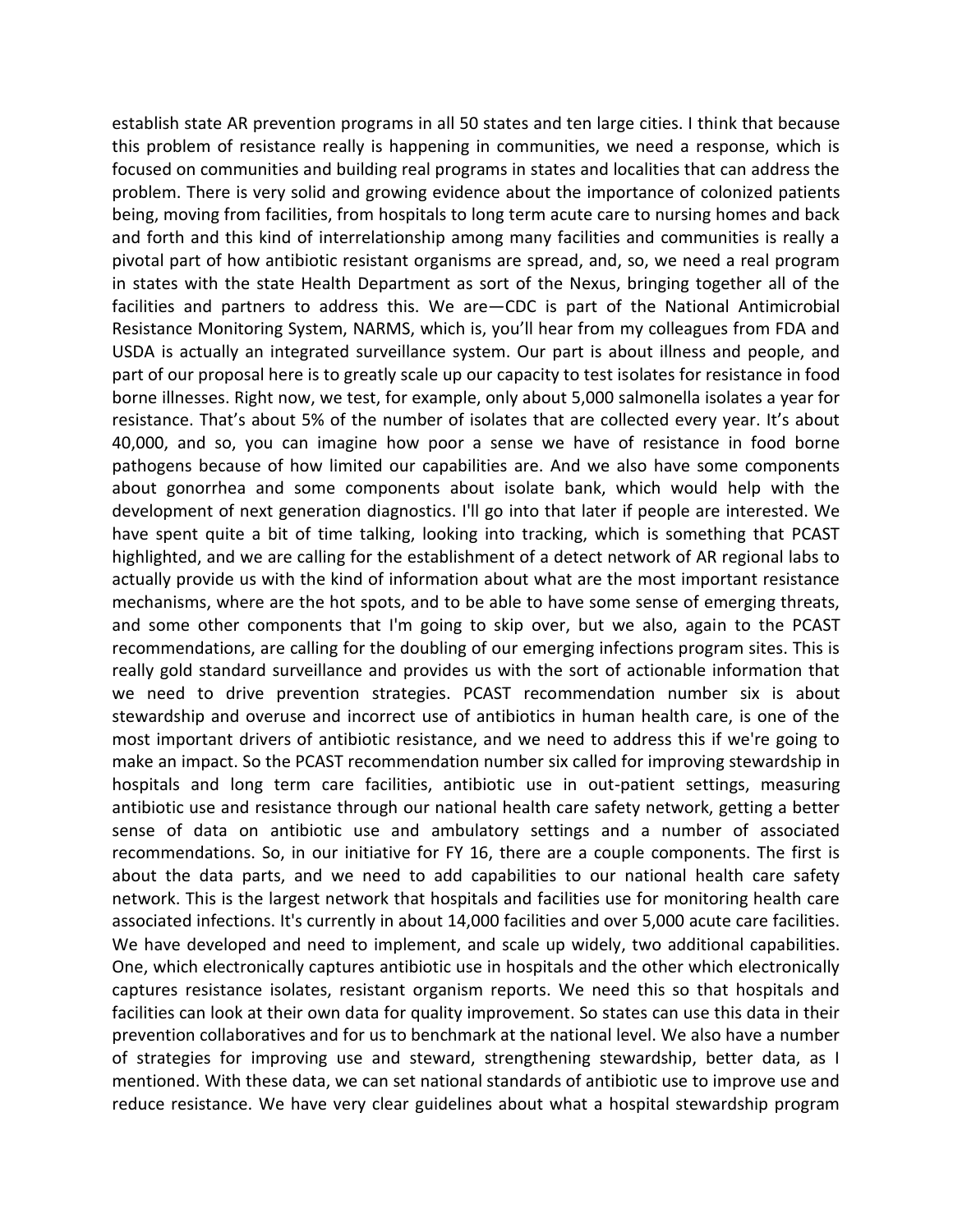should look like and we want part of this strategy and the plan is to ensure that all hospitals have effective stewardship programs. Further work on understanding and acting on state by state differences and out-patient prescribing and additional work to innovate and test new intervention strategies through improved prescribing. That's, I'm going to close there, just to let you know that we at CDC see this as an enormous opportunity to really save lives and make a big difference in terms of public health. We have a lot of materials on our website that people can use to further understand the components of our strategy. Thank you.

>>Joe Larson: Good morning, everyone, I'm Joe Larsen. I'm the Acting Deputy Director of BARDA, CBRN Medical Countermeasure Division.

>>Eric Lander: Move your microphone just a little closer there.

>>Joe Larson: Is that better?

>>Eric Lander: Yeah, so people on the web will be able to hear you.

>>Joe Larson: So, thanks to PCAST for inviting me to come here today and tell you about what BARDA's activities have been and what proposed activities are, given the proposed action plan. For those of you that aren't necessarily as familiar with BARDA. BARDA is the government's advanced developer of pharmaceutical products for chemical, biological, radiological, nuclear agents, endemic influenza, and emerging infectious diseases. What's it mean to be an advanced developer? It means we focus on phase one, clinical development, through licensure and approval of products. We include antimicrobial resistance as infectious disease and is part of our mandate. We work with our federal partners to transition earlier stage products, you know, like our partners at NIH and within DOD to transition early stage R&D into products and then pursue their ultimate FDA approval. Our kind of niche is forming novel public, private partnerships with industry to support this mission, but in addition, it's not just simply about giving companies money, it's also about setting the companies up for success and we do that through providing subject matter expertise on pharmaceutical development, but we also have a series of core services to allow for clinical development, nonclinical development, and manufacturing of drug product, all of which will help facilitate, particularly, smaller companies in achieving their aims. Since BARDA's inception in 2004, we've supported over 150 different medical counter measure product candidates, in aggregate across both our chemical, biological, radiological, nuclear portfolio, as well as our pandemic influenza portfolio, and as a result of that, we've now seen, we're now reaping what we've sown and have generated, kind of, we've become seasoned product developers and now have overseen the FDA approval of over 20 products, including one that was approved this last Wednesday, March 25th for the treatment of inhalational Anthrax. Now, the BARDA model exists and the model is supporting product development and providing core services that enable developers to be set up for success, really serves to address market failures. If you look at , right after the Anthrax attack, the fact there wasn't any product developers developing products for those kind of agents, or if you look at our influenza vaccine capacity, to the surge capacity to ramp up in a pandemic, in both of those instances there were market failures, and the causes of market failure are different, but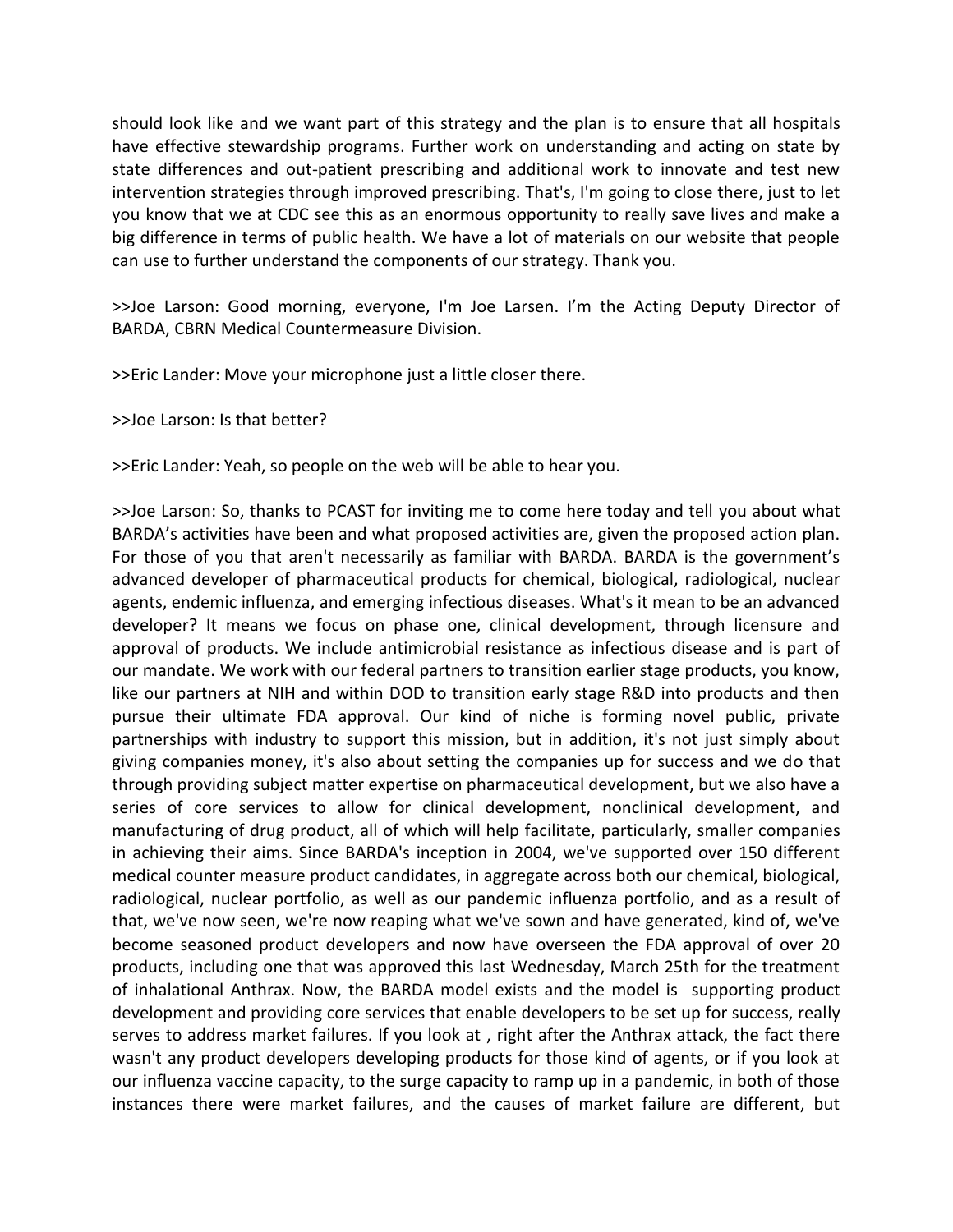nevertheless, the BARDA model has been successful in supporting products for both of those areas, with three products now being approved for CBRN agents, you know, a vast majority, more, obviously, being 17 more for pandemic influenza, but we've also resulted in stockpiling 13 products within the Strategic National Stockpile for use during public health emergency. And so, similarly, we view antimicrobial resistance in the market failure that occurs there, occurs for a different set of circumstances, but nevertheless we feel the BARDA model can be successfully applied, and, in fact, five years ago, we established a program on antimicrobials within BARDA, and now, with an aim of really utilizing novel public, private partnerships to incentivize antibiotic research and development, and an ultimate aim of trying to re-engage industry and innovation in this area, and so we're currently supporting seven product candidates, and I'll discuss some of those with you in a few moments, but four of those products have now advanced into phase three clinical development which is the ultimate phase before you submit a new drug application to the FDA, and in the phase three development, one conducts two different registrational trials, two different phase three trials, and two of our products have now hit their endpoints in one of the two phase 3 clinical trials, which is a strong signal that they will be set up for a successful regulatory filing. Here's our current portfolio, and I'll briefly walk through this. I will say up front that all of these programs that I mentioned have a biological terrorism agent component to them, meaning we're evaluating those products against those agents. Recognizing that that's not a focus of this discussion, I probably won't spend a lot of time on that, but, if you have questions, please let me know, but that's part of our core mission, and one that we still are adhering to. We're funding a company called Achaogen to develop a next generation aminoglycoside for the treatment of carbapenem resistant enterobacteriaceae, one of the most severe hospital acquired infections. It's one of the urgent threats deemed by the Center of Disease Control. It's currently in Phase III clinical development, and is enrolling patients in a trial, looking to examine Plazomicin, in terms of superiority over the standard of care right now, which is a very toxic drug known as colistin. We're supporting a company called Tetraphase, which is out of the Boston area, for a drug called eravacycline which is a next generation tetracycline, which overcomes all know tetracycline resistance mechanisms. They're pursuing indications for complicated intraabdominal infection and complicated urinary tract infection. They current are in phase III clinical development, and have completed their complicated intra-abdominal infection study and hit the primary endpoint of demonstration of non inferiority against ertapenum and are currently enrolling a second phase III clinical trial for complicated urinary tract infections, and they are currently enrolling patients in that trial. We're funding a company called Cempra Pharmaceuticals who's down in the Raleigh Durham area, and they're supporting solithromycin, which is a next generation ketolide antibiotic for the treatment of community acquired bacterial pneumonia. They currently, also, have completed the first of their two Phase III clinical trials to support NDA submission. They hit their primary endpoint of demonstration of noninferiority against moxifloxacin and are currently enrolling their second community acquired bacterial pneumonia trial for that indication. We're funding a Swiss company called Bazilea Pharmaceutica for the development of BAL30072, that's a novel betalactamine antibiotic that is proposed to treat hospital acquired gram negative infections, including complicated urinary tract infections and hospital acquired, or ventilator associated pneumonia. They're currently in Phase I development. We're supporting a company called Rempex Pharmaceuticals out of San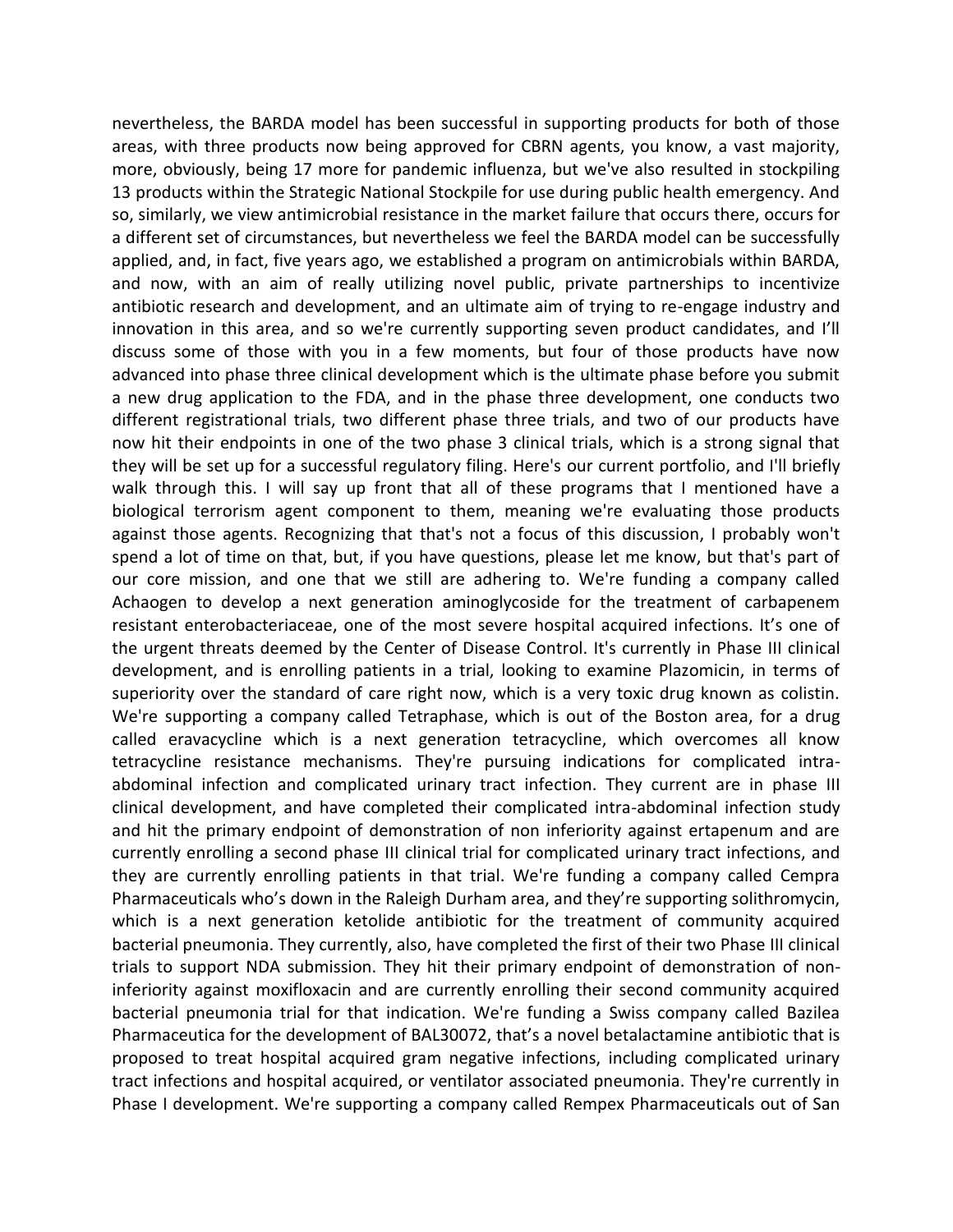Diego, they're developing a product called Carbavance which is a combination of a carbapenem antibiotic meropenem, with a novel beta lactamase inhibitor RPX7009. They currently are also in Phase III clinical development. They are pursuing indications in complicated urinary tract infection, and eventually hospital acquired and ventilator associated pneumonia. They're enrolling patients in a complicated urinary tract infection study for Phase III. The last partnership that we have is a partnership we established with GlaxoSmithKline, and I'd like to spend just a little bit more time talking about this one because it's a model that we're hoping to replicate going forward with additional companies as means of sending a strong signal to industry of government incentives to try to reenter into this space, and we established this partnership back in May of 2013, and, in fact, we have previously had a contract with GSK for the development of another product, and we spent about a year negotiating that contract, and then, we got them under contract, and, about three and a half months later, the program failed in phase II clinical development, and we said what a tremendous waste of everyone's time that was, and so, how can we think about ways—how can the government think about ways to partner in a way that accounted for technical attrition and failures that occurred in drug development, which are inevitable, and so, we came up with a portfolio partnership approach, and this is a five year, \$200 million partnership with GSK that utilizes a government contracting mechanism that HHS had never used before that we've used for the first time here called other transactional authority, and it allows for governments to partner with industry in a way that outside the constraints of federal acquisition regulations, and the terms of those agreements can be constructed de novo. It supports the development of multiple antibiotics. It has an immense amount of flexibility. Candidate products can move into the portfolio. They can move out of the portfolio. We can adjust the relative level of investment across each one of the candidates in the portfolio, depending if there's a risk that materializes or if there's a programmatic emphasis that we want to focus on a different candidate. These decisions are also made in a very collaborative fashion in a joint oversight committee, where senior officials from BARDA and senior officials from GSK meet approximately every six months and decide how we're going to invest the money going forward so that both parties' interests are best realized, and this has really been an effective model. We currently advanced a novel class of antibiotics into Phase II clinical development, and are preparing to undergo candidate selection for another novel gram negative antibiotic, which is one of the areas of the highest unmet medical need right now. So, , our current funding for FY 15 was \$79 million. Our requested budget at FY 16 is \$192 million. If we get that, we're going to expand our role into diagnostics programs. We also envision establishing two to three additional partnerships like the ones I've described, with an emphasis on utilizing this other transactional authority as a means of establishing long lasting, you know, definitive commitments that we're engaged in this area. In summary, you know, we feel that a diverse and vibrant antimicrobial pipeline is absolutely required to address this threat, and we're going to continue to put out market incentives for industry to help subsidize the cost of developing these desperately needed drugs. Thank you.

>>John Holdren: Great, thanks. Let's turn now to FDA and then USDA.

>>William Flynn: Good morning. I'm Bill Flynn. I'm with FDA Center for Veterinary Medicine. As you're aware, FDA initiated a strategy back in 2013 focused on making some important changes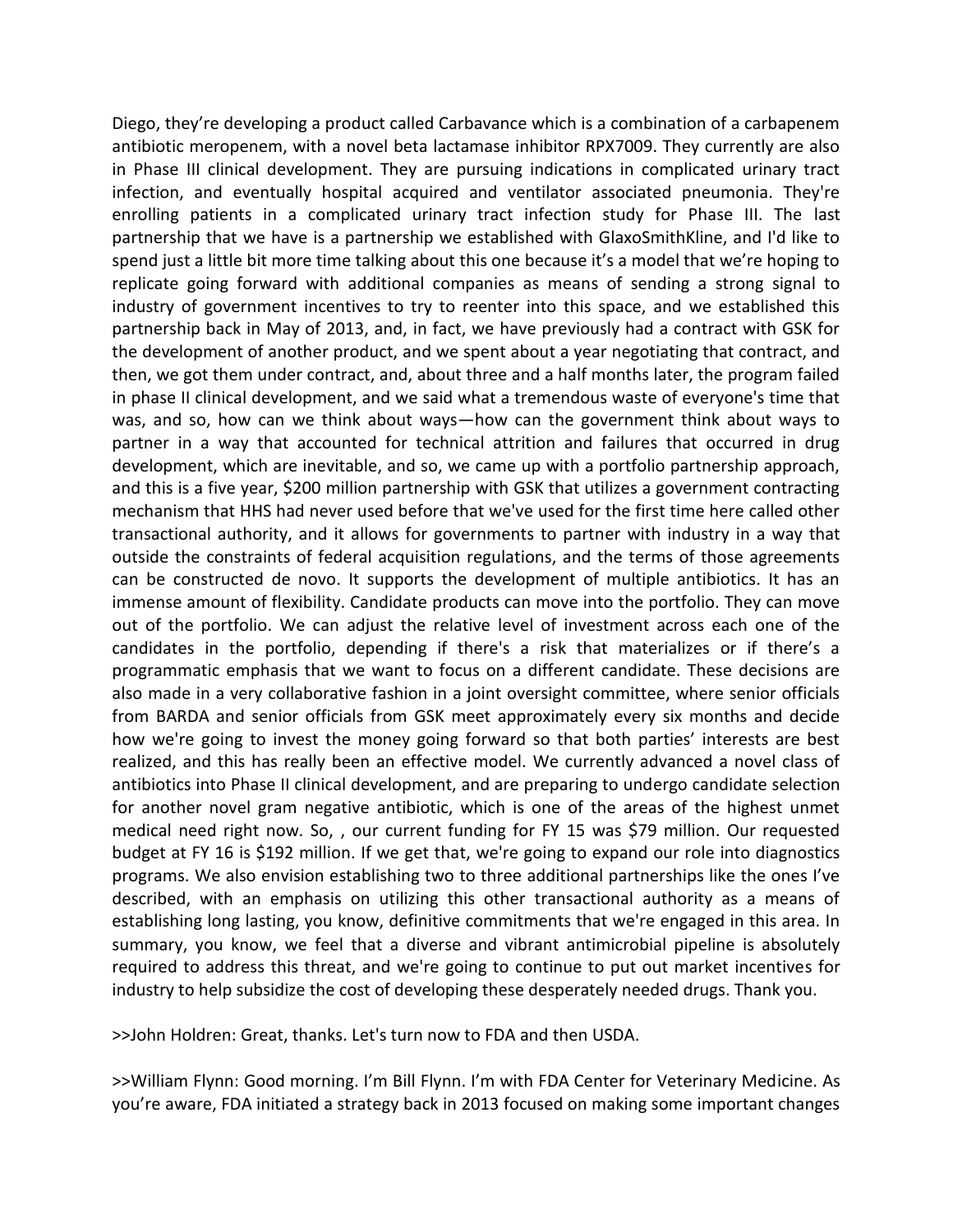to how antibiotics are used in, in the animal agricultural sector, and that's really what I'm going to focus on, providing an update to you this morning as to what the status of that effort is and what we see as next steps as we move forward. There's really three areas that we're focusing on as part of this process. One, as I mentioned, is we're focused on making sure we effectively implement the key changes which I'll briefly talk about further. And we want to make sure that we hit our target of implementing the changes we've identified, outlined in this guidance we issued back in December 2013. Second, that we're, as part of our effort with moving forward and implementing the changes, we understand the critical importance of making sure that we have sufficient information in hand as far as the necessary data to, to enable us to measure the effectiveness of the things that we're doing to affect change in terms of antibiotic use practices and the effect of those practices on resistance issue. And then third, it's really looking forward from here in terms of what, what additional measures do we, do we need to take to further support the idea of appropriate stewardship of antibiotics, and again, in this case, focusing on the use in the animal agricultural sector. So, when it comes to the implementing our guidance, there are two key changes which we think are really important and significant changes to how antibiotics have been used for decades in animal agriculture. One is to limit the use of the drugs that we consider of human medical importance, to limit those uses to the situations in animals where it's really only necessary for addressing the health needs of the animals, that means focusing on using those products only for therapeutic purposes and the meaning of that is that we, as part of this effort, the plan is to phase out the use of any of these medically important drugs for production type purposes that are primarily intended to enhance growth or improve feed efficiency in the animal. Second important change is to bring all these products into the oversight of licensed veterinarians. Currently, these products, as I listed here, there's seven different classes of antibiotics, all of which we considered to have human medical significance. The seven classes are currently used in the feed and water of food producing animals, some of which, not all of the seven there, also have approvals for enhancing growth and improving efficiency. So, the intent, then, by implementation of this strategy is that all the growth promotion, feed efficiency type uses of these antibiotics will be eliminated and all the remaining therapeutic uses that will remain on the label of these products will now be brought under the oversight of licensed veterinarians. When you look across the seven classes of drugs, there's, there's approximately 280 approved new animal drug applications that are affected, so that means that one of those seven classes and are drugs that are currently approved in feed and water. So, all of those products, currently, are available as over the counter products. So, there's no requirement now for authorization from a veterinarian. So, all of those products then as part of this process will need to change as far as their current marketing status from the current OTC status, to a status that requires veterinary oversight and for, and I'll go into this a little bit, for those products that are used in feed, those, that means that they get designated as a veterinary feed directive product which means it effectively does require the authorization of a veterinarian before that product can be used. For the water products that are affected here, those products would be re-designated from OTC status to prescription status. Again, likewise, that would mean that authorization from a licensed veterinarian would be required. So there are 280 products or applications affected. Not all those products are currently on the market, but nonetheless, part of this process means that those underlying applications would have to, would be changed as part of this process. There are 25 companies that are the holders of those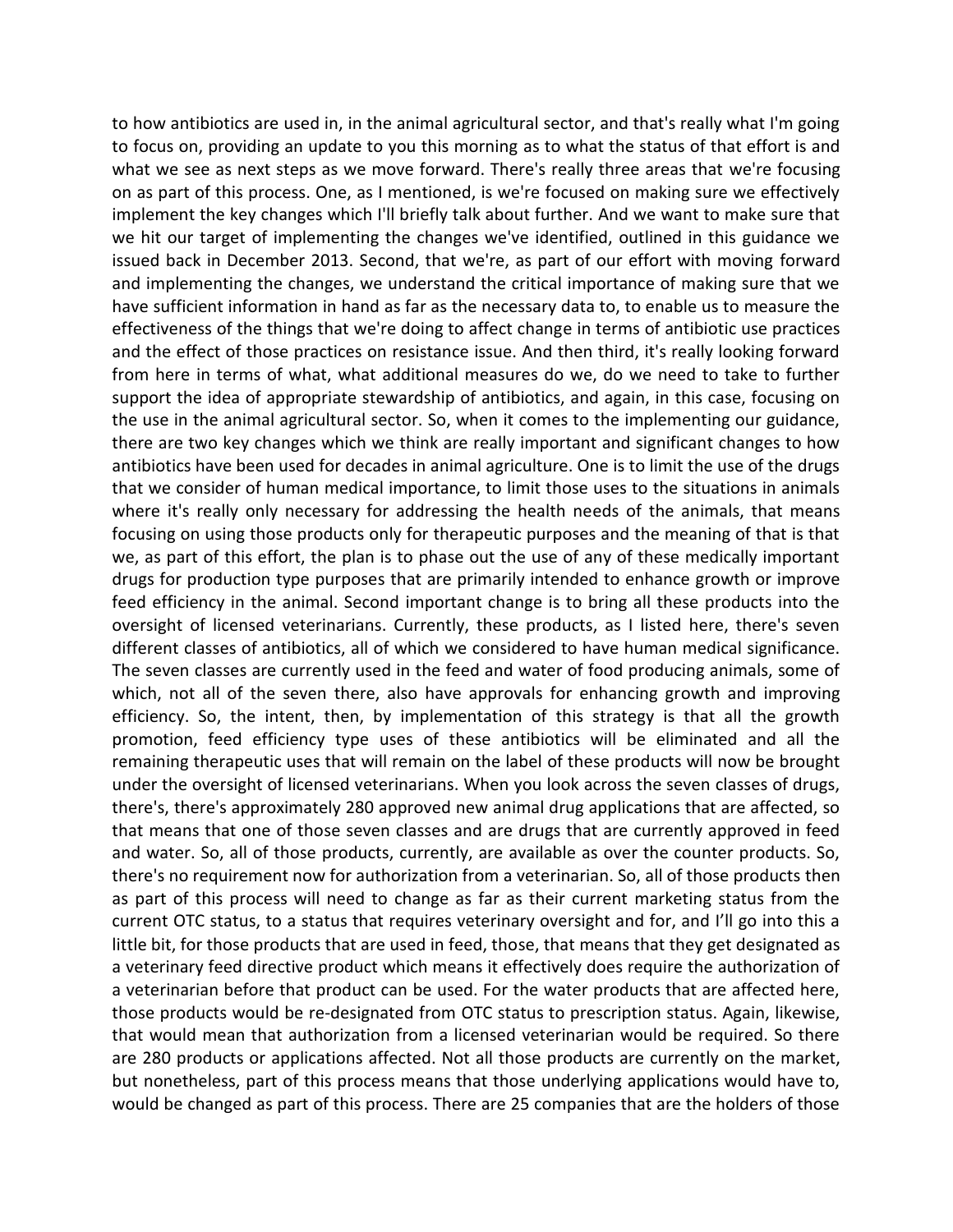200 and some, 280 some products. We have gotten written confirmation from all 25 of those companies that they are on board with working with the agency to revise their affected products to align with FDA's guidance by the target date and the date we set is December 2016. A critical element of implementing this overall strategy, because one of the key changes is bringing, and again, a large portion of these products here as products that are currently used in animal feed, so bringing those products under vet oversight means that now come under the umbrella of veterinary feed directive regulation which is in place now, but currently there's a fairly limited number of products that are designated as veterinary feed directed. Clearly, given the number of products we're talking about, this is a significant change in terms of just the sheer number of products in the marketplace that will now be re-designated as veterinary feed directive. So, a critical element of this strategy is also updating our veterinary feed directive regulation to set the stage and facilitate this transition of bringing these products from their over the counter status to veterinary feed directive status, and that has been an ongoing process for us at FDA, to go through that rule making process and to put in place the updated regulation in a time frame that would help facilitate this overall effort. So currently, that, we have already issued a proposed rule, we've received comments on that regulation, and we've now prepared a final VFD regulation and we're now in the final stages of clearance of that final regulation and expect it to be publishing in final form early this spring, and that's, again, a really important step in terms of setting the stage for bringing these products under veterinary oversight by the December 2016 timeline. As we move forward from here, with implementation of this rule, an important aspect of implementation is going to be making sure that we work with our key stakeholders, work in collaboration with our colleagues at USDA, to make sure we get information out to the veterinary community, producer community on, you know, information and education training around these new requirements, so that these changes can be implemented effectively. An important element, as I mentioned at the beginning, as we go forward with these changes is making sure we have sufficient data in place, on both use and resistance, you know, to ensure that we have meaningful and comprehensive metrics in place so we can understand what impact we're having as we implement these changes. So, certainly, as it relates to what FDA's doing under this guidance 213 to eliminate growth promotion and bring products under veterinary oversight, it's important that we have sufficient information in place to support effectively assessing progress that the changes we are, are seeking to implement are effectively being implemented, and, ultimately, that as those changes are implemented, to be able to assess what impact they, in fact, are having in terms of affecting actual behaviors at the farm level, in terms of antibiotic use and that those changes in use practices are actually translating into a positive effect in terms of mitigating resistance trends. Clearly, this is an important issue, goes beyond implementing these changes under guidance 213, but as we go forward with any number of changes that we may be looking to in terms of supporting animal stewardship and the animal agricultural setting, it's important we have the right metrics in hand to be able to assess the effectiveness of those measures and I think Steve Kappes will comment a bit more, also, on the data collection effort. So what we're looking at, as far as data collection is looking at it from several perspectives, one is looking at what data sources we already have and looking for opportunities where that, those existing data sources, could potentially be enhanced. It was mentioned earlier about the National Antimicrobial Resistance Monitoring System or the NARMS program. Certainly, that system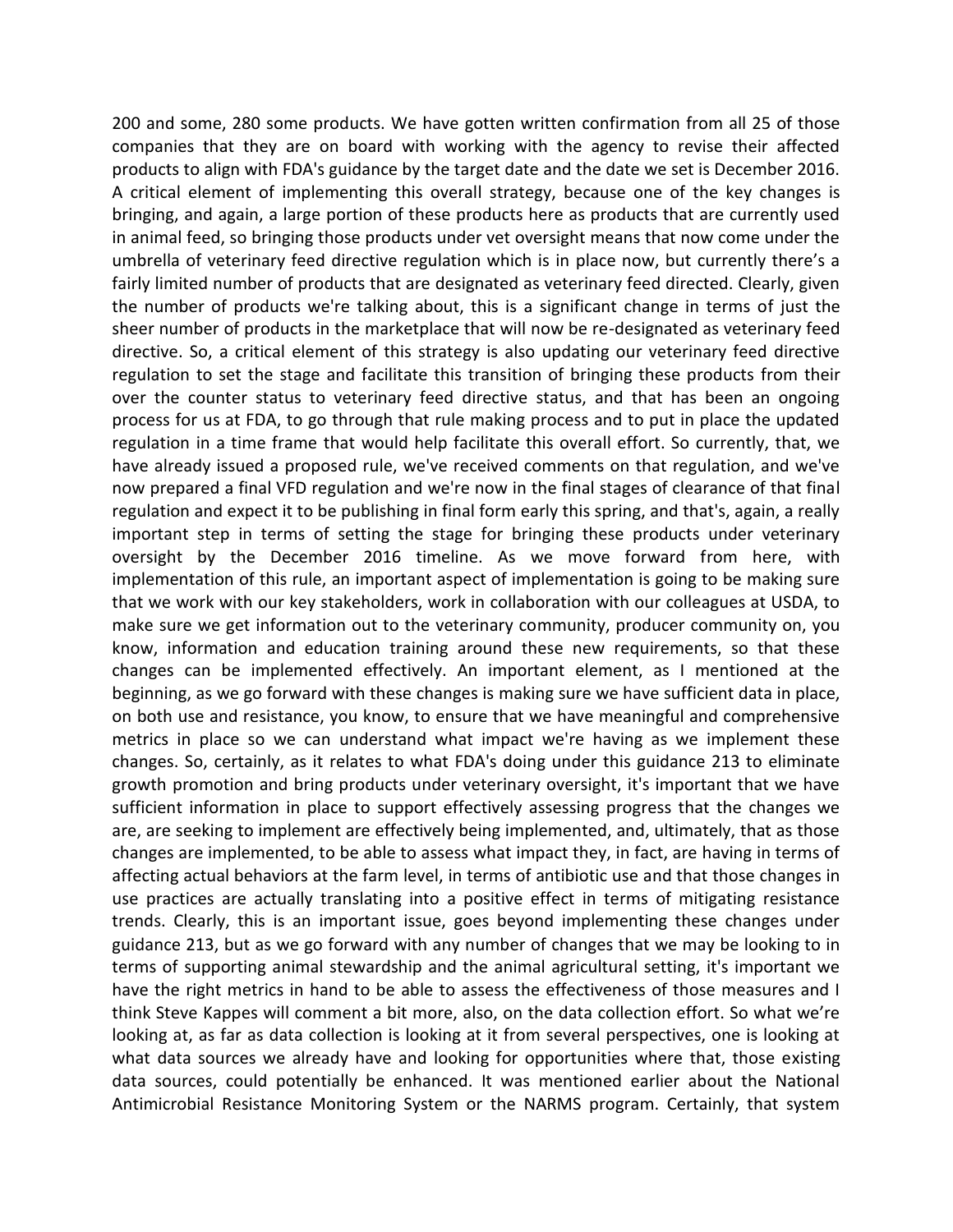provides a robust source of data that's been available since the late 90s. We're also clearly looking for opportunities along with our colleagues at CDC and USDA for opportunities to enhance the data that's being collected through the NARMS program. One example of that would be a piece of the NARMS program that FDA manages is the retail meat collection arm and program. We're currently in the process of enhancing the numbers of samples being collected under the retail meat program so that's not only increasing just sheer numbers of samples being collected by the current sites that are enrolled in that program, but also, moving forward with efforts to expand a number of sites across the country that are participating in the program, so we can increase the robustness of the retail meat sampling that we're doing. Currently, I believe there's 14 states involved in that program. The effort we have ongoing now to ramp that up would bring the number up to about 21 states. Another aspect of this, clearly, is the effort we have ongoing to collect antimicrobial sales and distribution data. FDA has been reporting out summaries on that, I think, since 2009. That certainly, itself, provides meaningful and helpful information, but it's, again, has its limits in terms of what you can conclude from the sales data. But again, we're looking at the sales data to see, are there other opportunities we can enhance that as much as possible, to make that information as useful as possible. One step we did take was substantially increase the level of detail we're providing in the annual summary that we're now putting out, and the first updated report was published using the 2012 reporting year, and we expect that the report for the 2013 reporting year will be coming out very soon. On this, related to the sales and distribution data, we're also working on rule making and expect to publish a proposed rule this spring that looks at opportunities for providing some enhancements as far as the type of information or level of detail and information we're collecting, related to quantities of antimicrobials being sold for use in food producing animals. And then, looking towards the information that we don't currently have, but we think we need to have, we, we are, right now, working to look for additional data, particularly focusing on gathering additional data on antibiotic use and resistance at the farm level. We're working very closely with our colleagues both at USDA and CDC to develop some approaches that will enable us to collect additional information, again, on both better understanding use practices, how these products are actually being used at the farm level, and, and being able to tie that information more closely with what we're seeing as far as resistance trends. We think that type of information would be enormously helpful in terms of augmenting the information that I already mentioned, that we already have, in terms of the NARMS data as well as sales data, and collectively, we feel that set of information gives us a much broader perspective and enable us to have context around the information. Again, there's more to come on this. We are working to plan a public meeting this spring, likely late spring, early summer, more likely, and again, working with our colleagues at USDA and CDC. And then, lastly, the third, but important area, is really looking at more broadly, the issue of what steps need to be taken with regard to reinforcing stewardship and certainly one element of it is things we need to do around supporting the things I already talked about, in terms of the changes that we're making to the products as far as eliminating growth promotion, bringing products into veterinary oversight into, you know, and all that goes along with that and the training, education, outreach that needs to be done to support that effort. But, I think beyond that, we do recognize that while the changes we're making under guidance 213 are very significant changes to how antibiotics have been used, clearly there's more work to be done beyond that.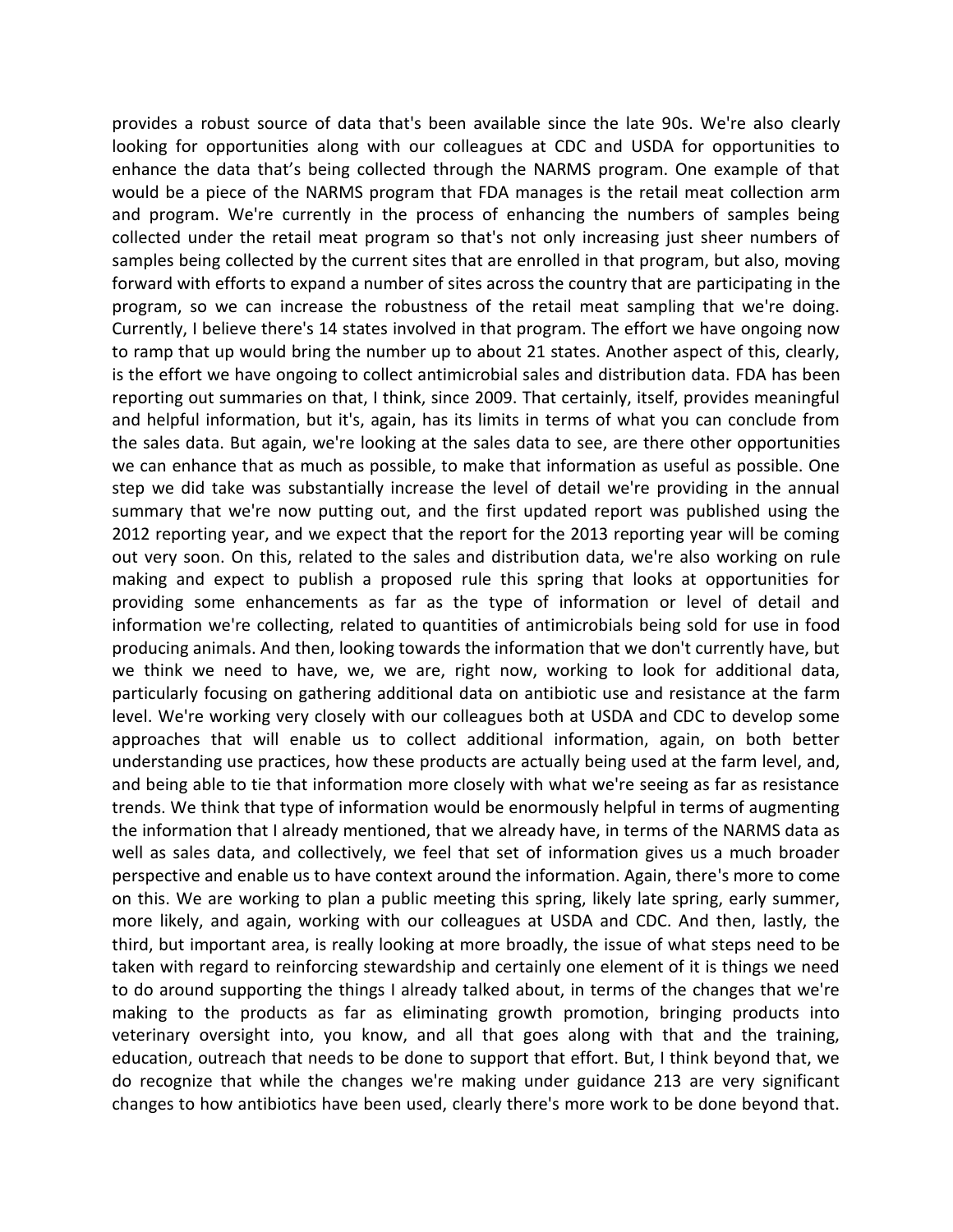Certainly as we move forward implementing those changes, we need to look critically at the remaining therapeutic uses of those products and make sure they're, if there's improvements that need to be made in terms of aligning those uses with, with appropriate stewardship, then, that's an effort that we are focusing on now. Particularly, for example, the issue that I know has raised concerns is the use of these antibiotics for prevention purposes. So those, that is an additional element of our focus as far as how we go forward from here. I think that kind of summarizes what the highlights of what the FDA is working on at this point. Thank you.

>>Eric Lander: We are going to have to move along pretty briskly here to have time for discussion.

>>Steven Kappes: Thank you, Dr. Lander, for giving me the opportunity to speak about what USDA is doing. First, USDA recognizes that we have a very critical and important role in addressing antimicrobial resistance. A quick overview on what I'm going to talk about, we had a stakeholder meeting, we utilized the gaps identified by this meeting to formulate a plan of how USDA was going to move forward. We developed goals and objectives and then I'll also address two PCAST recommendations for USDA as well as the FY 16 budget. The recommendations from our 2000, May 2000 workshop included Ag and non-Ag stakeholders, are listed here. The first one is that we need to have a holistic approach to the entire microbiome. In Ag, we spent quite a bit of time looking at food safety pathogens. We know we need to look at commensals as well as animal health pathogens, and not only do we need to look at what's going on in the animal and what ultimately is in the meat, but we also need to look at the environment, the fate and transport of bacteria that have antimicrobial resistant elements in it. We already had some discussion with both CDC and FDA on the NARMS program. We participate in that and we also look forward to enhancing that with what's identified in the National Action Plan, and then, the other surveying system that we have in place is called the National Animal Health Monitoring System. This program is led by the Animal Health Inspection Service within USDA, and this program is looking at the major animal species, once every five years, and less frequently on minor farm animal species. So, this is a good system that we can plug into and enhance, but we need to increase the frequency as well as the longitudinal side of this. We also had recommendations to increase research with a long term plan. They recognize that this is not something that we can fix easily in the short term. And also, very critical part is the outreach and indication to enhance stewardship. So the goals that were identified out of that effort where, that we needed to obtain antibiotic drug use information as Bill has indicated, not only do we need to get the use, but we need to know what species and what stage of the production cycle, as well as the purpose of using that antibiotic. Look at the resulting, resistance that's being developed and we need to look at the management practices to see that we can manage the animals in a way that reduces the use of antibiotics and obviously the use of developing resistance. We also need to address the specific knowledge gaps that were identified and develop effective mitigation strategies to maintain the effectiveness of antibiotics for both people and animals and to develop novel approaches that we could exploit to control and mitigate diseases and reduce the use of antibiotics. So, the three objectives that we identified is we need to determine and model the patterns, purposes of, and use of antibiotics in food producing animals, we need to monitor the drug susceptibility of selected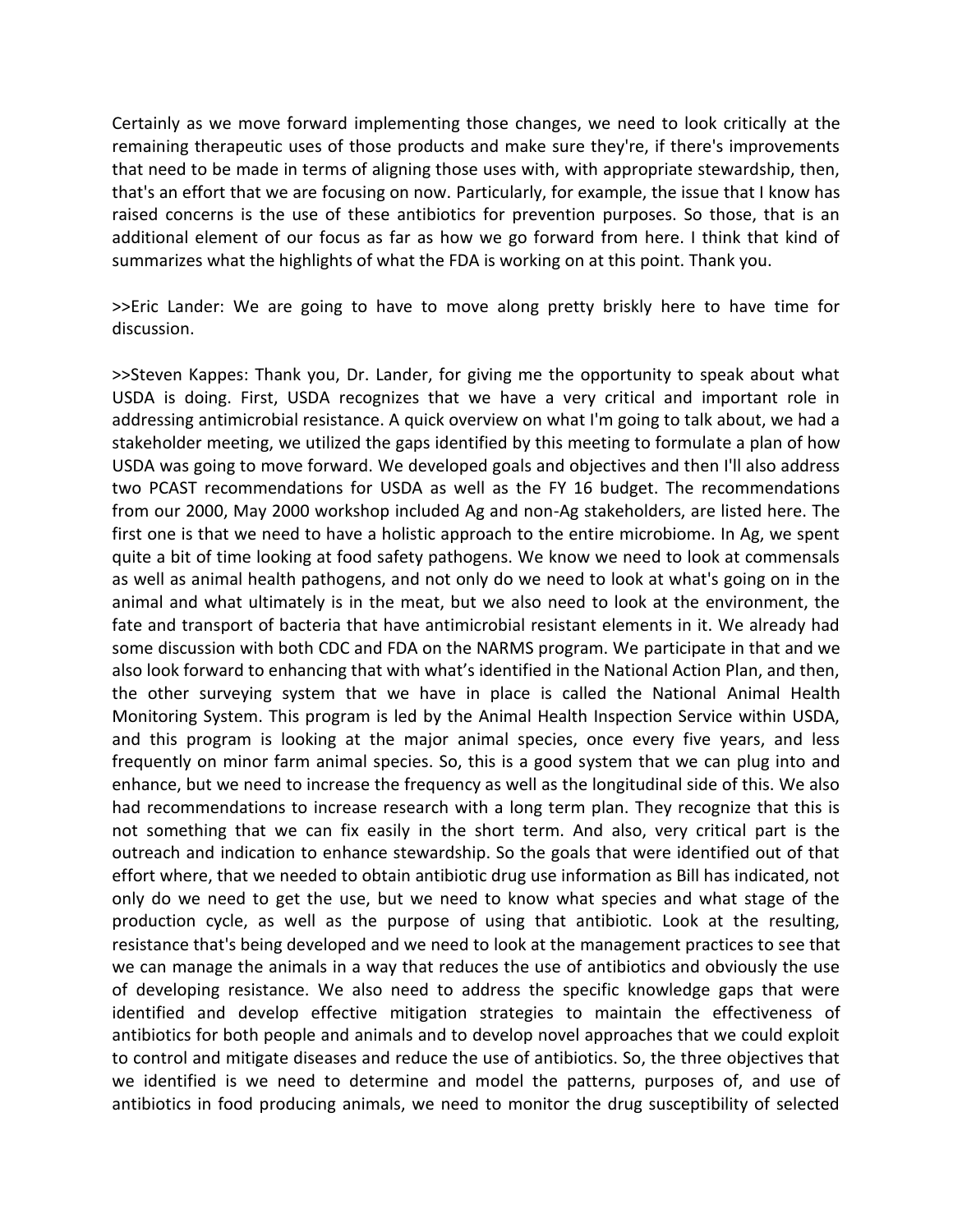bacterial organisms both in the production environment and through the food chain and also in humans, related to how humans obtain those, those bacteria with antibiotic resistance and then we need to identify feasible management practices and alternatives to antibiotics to reduce the use antibiotic and lower antibiotic resistance in those systems. So, basically, our activities can be broken down into three separate activities. The first one I'm listing here is proposed surveillance. I've already talked about how we have two systems in place in NARMS. We have six USDA agencies that are working together on this, we developed a USDA action plan that is in part, that is very much, is completely aligned with the national action plan for the entire government and the Economic Research Service of the National Statistics Service is ready to conduct surveys. We need to enhance those. Those will are going to be done in conjunction with the surveillance efforts, and I already mentioned the need to do longitudinal studies of NOMES and NARMS. We need to look at the long term effects of production practices and then management of drug use and resistance in the sector. Also, proposed research, we need to identify vaccines and other alternatives, vaccines is one of the areas that doesn't get much of attention, and it is one very logical alternative to antibiotics. We have more effective vaccines and vaccines for more bacterial diseases will reduce the use of antibiotics. We also need to look at feedstuffs and how we can enhance the immune system and reduce the likelihood of getting bacterial infections and also looking at the host genome and looking at identifying animals that have reduced susceptibility to these diseases and then identifying the diseases and seeing how we exploit that in a genetic selection program. We need to look at microbial ecology and find out what's happening in production settings and how we can better control those bacteria. We need to look at management practices we already talked about, and then, with our national institute, and food and agriculture, funding, multi-institutional/multiagency projects that integrate the research education and extension, and the last component is proposed education outreach. Bill already talked about what we're doing with FDA and with the animal industries, with universities, public and land grant universities, and with veterinary, national veterinary organizations and we've already started some of these activities in developing additional materials to communicate the importance of stewardship and the proper use of antibiotics. The two particular PCAST recommendations directed towards USDA, the first one is the funding of a \$25 million multidisciplinary innovation institute, was in the FY 15 budget. It was not funded. However, USDA NIFA has proposed an FY 16 budget to have funds for a competitive funding process to address antimicrobial resistance, and the second recommendation was on stewardship education outreach, and NIFA has the mission for education and outreach that can be addressing stewardship, and they can do this with the FY 16 funds in a competitive peer review process in the integrated systems, and APHIS also plays a role along with FDA in stewardship and they're also working on that. So, the FY 16 budget, it would quadruple the USDA budget which is directed towards antimicrobial resistance. We would go from \$20 million to \$77 million, and the way that's broken out, if we were funded at that level, \$65 million would be for research and \$12 million for surveillance. Part of the research is directed towards the surveillance side and on NIFA's funding research there will also be some surveillance in there. So, here's three websites that identify a report from our workshop that I talked about, our action plans that fits in with the National Carve Action Plan, as well as our explanatory notes on our budget. Thank you.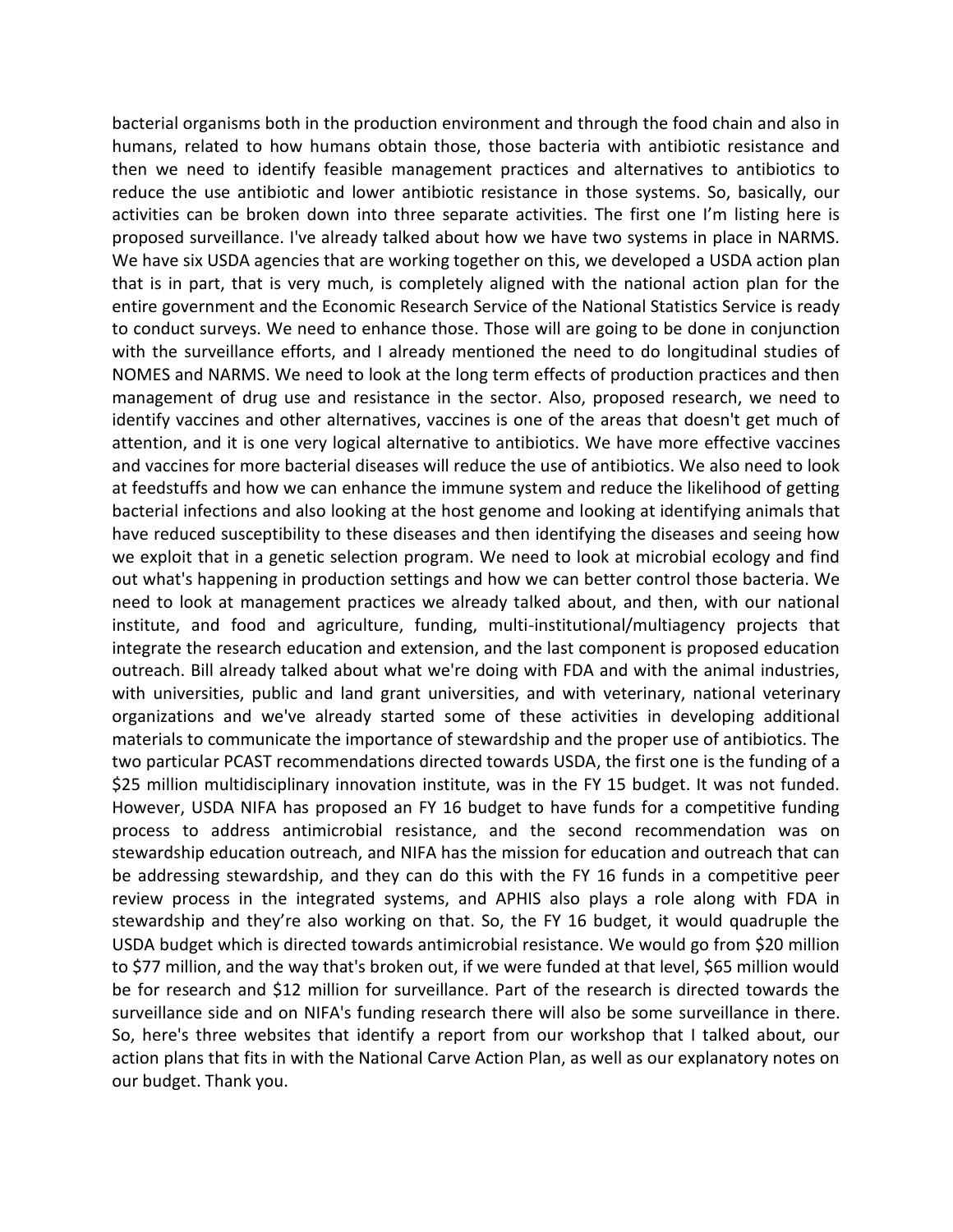>>Eric Lander: Great. Well, thank you, and thank you to everybody, I know we have six people up here, but happily you left 25 minutes for conversation. We have until 10:35, I think, so there's a good chance to discuss. Before we do, I wish to remedy an oversight on both John and my part. PCAST has a new member. We have already introduced this new member to PCAST and have been talking with her and all that, so we were kind of taken for granted. This is our first public meeting since Wanda Austin has joined the President's Council. We're incredibly excited for her appointment by the President. She's the President and Chief Executive Officer of the Aerospace Corporation, which is leading architect of the nation's national security space programs. She brings extraordinary expertise, both in science and technology, and experience from the private sector, and we could not be more thrilled at the President's appointment, and you're joining us here for this meeting and I apologize that we were already taking you for granted because we have been talking with you, which is the case with PCAST members. It gets down to work, but I did not want the occasion to go unnoticed, so, welcome to Wanda. [applause]

>>Eric Lander: Now, let's dive in. Our practice is to stick flags up, and I've got mine up preemptively, and then I see Chris Chyba, who is the co-chair of the PCAST report, which you are referring, has his flag up, and I suspect other flags may rise as well. The issue we hear an awful lot about is this agriculture issue. Are there many people who are concerned that the use of antibiotics in agriculture is a significant contributor to the overall problem? So, I want to just go back over what was said and understand where we are and what it says in the National Action Plan, because I think it's really important. So, first, let me make sure I've got it right. These FDA guidances, 209 and 213, will do the following thing: As of December 2016, and correct me if I'm wrong, it will be illegal to use those antibiotics. Illegal. Not like a suggestion, but when the manufacturers withdraw that from the label, as they said they'll do by December 2016, it becomes illegal to use them for growth promotion and to use them without veterinary oversight. That's the first part. I'm assuming you just get a nod.

>>Steven Kappes: That is correct.

>>Eric Lander: That is correct, because I often hear this described as voluntary something. The voluntary part was that the manufacturers voluntarily took the FDA suggestion to withdraw it. Once it's withdrawn, it's now illegal to use it that way and I want to get that out. So, that means you have removed growth promotion as allowable use, or will have by December 2016. Kudos to you. Now, another concern people have is, okay, growth promotion will no longer be an allowable use, but using it for animal health still can have a fuzzy boundary to this. Folks may say they use it for kind of prevention, kind of broadly, how do I really know? One of the issues we had on the PCAST study was a feeling that it was not the kind of data that we needed to know how much of the resistance that arises on farms comes into the human health care system and being able to know that might put us in a position to say okay, it's not actually a major contributor or it's a huge contributor and we have the scientific data to perhaps make the hard decisions that further restrictions might be made on the use of antibiotics, even for some of these prevention or health uses, but that we were concerned, and I got to say, frustrated that good enough scientific data didn't exist. So, I of course, open the action plan and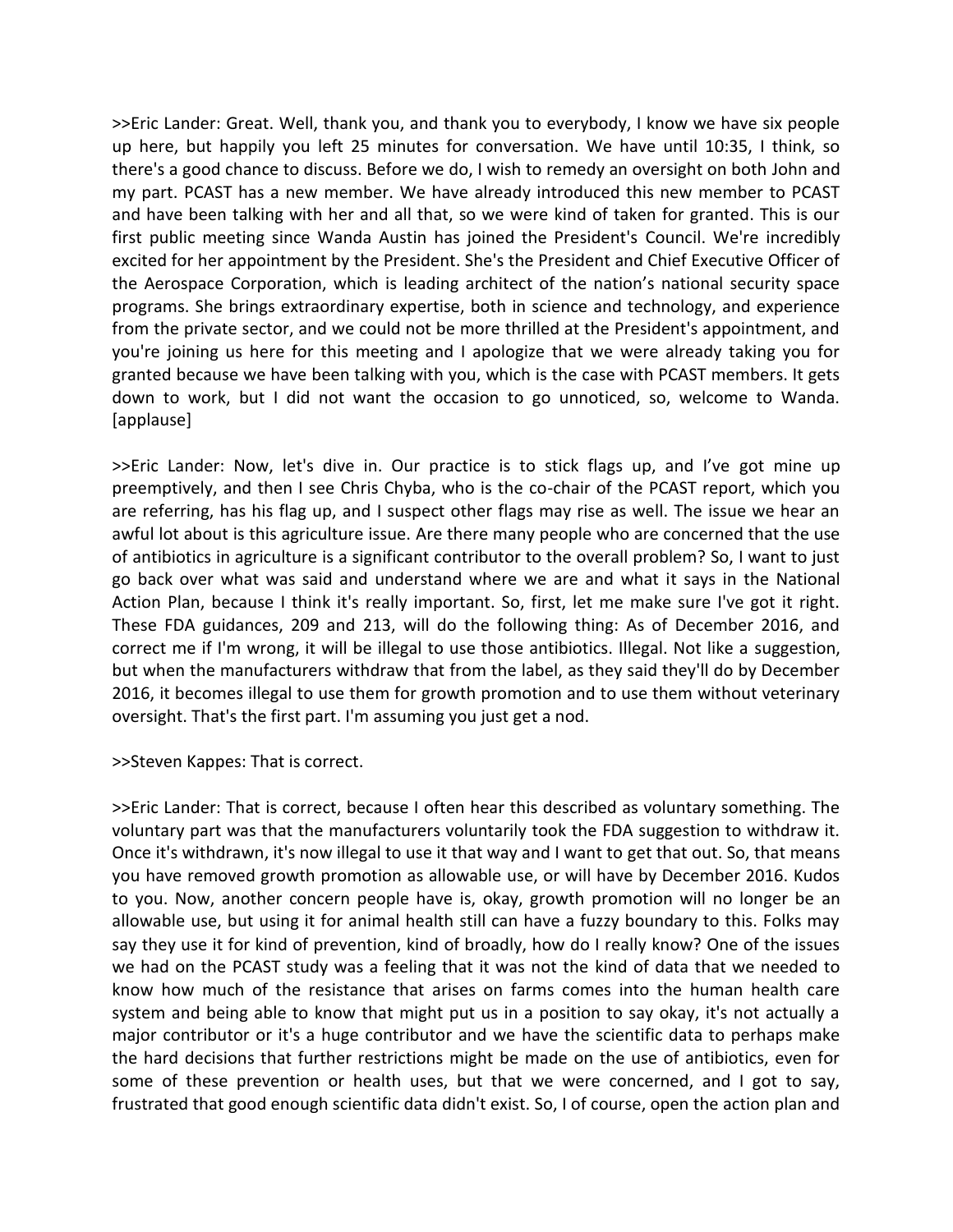immediately went to that section to try to understand it, and the action plan commits the U.S. government to, as I understand on page 33, within one year, developing a plan to enhance these efforts to monitor the occurrence the drug resistant zoonotic pathogens in food animals on farms and water, got to have a plan within a year, and then, then in three years, what will be implemented, if I understand correctly, is the USDA will implement routine susceptibility testing of veterinary diagnostic isolates and report its findings, and will expand the surveillance for antibiotic resistance. So that, if I understand correctly, is designed to produce the kind of data set to give us the situational awareness of exactly what's happening. Now, I'd be very much happier if when you make this plan, it's very clear you're going to be sequencing those bugs because by sequencing the bugs, their genomes, we're going to be able to have enough information to know whether something you saw on the farm is the same as something you saw in this hospital, knowing the rate of antibiotic resistance won't do, but having all that extra genetic variation information will make it really clear whether the transmission is from farm to hospital, from hospital to farm, there's evidence that that might occur. And by the way, also from hospital to hospital, the sort of thing that CDC is doing. So, maybe I just said what you said and said what the action plan is, but I want us all clear and on record, because it's the first morning this thing's come out that you are committing to the American people to collect the data we need for a real science based policy and that data is going to be rich enough to answer these questions. You can both jump in on that one. You can all jump in. CDC can jump in too, but I know that's just an issue of concern to lots of people, so I didn't want to pussy foot around about it.

>>William Flynn: Yeah, so, I guess, one comment, too, you sort of mentioned the concern about the month's gross promotion to remove the sort of fuzziness around remaining uses and how they'll be used. Certainly, that is one of the key reasons we felt it was critical as part of this effort to bring those products under the oversight of licensed veterinarians, which now puts a responsibility on the shoulders of veterinarians that they're, they're part of that decision making and in terms of authorizing those products and making sure that it is, you know, it is an appropriate situation.

>>Eric Lander: So, if they played fast and loose with those rules, they'd lose their license.

>>William Flynn: Well, again—.

>>Eric Lander: Potentially.

>>William Flynn: There's an obligation there from the standpoint of there is the legal obligation that the products now can only be dispensed with a licensed veterinarian. There are then practice obligations, as far as the licensure of veterinarians at the state level, in terms of meeting, you know, appropriate standards of practice as a licensed veterinarian.

>>Eric Lander: Okay, most veterinarians are quite ethical about what they are doing.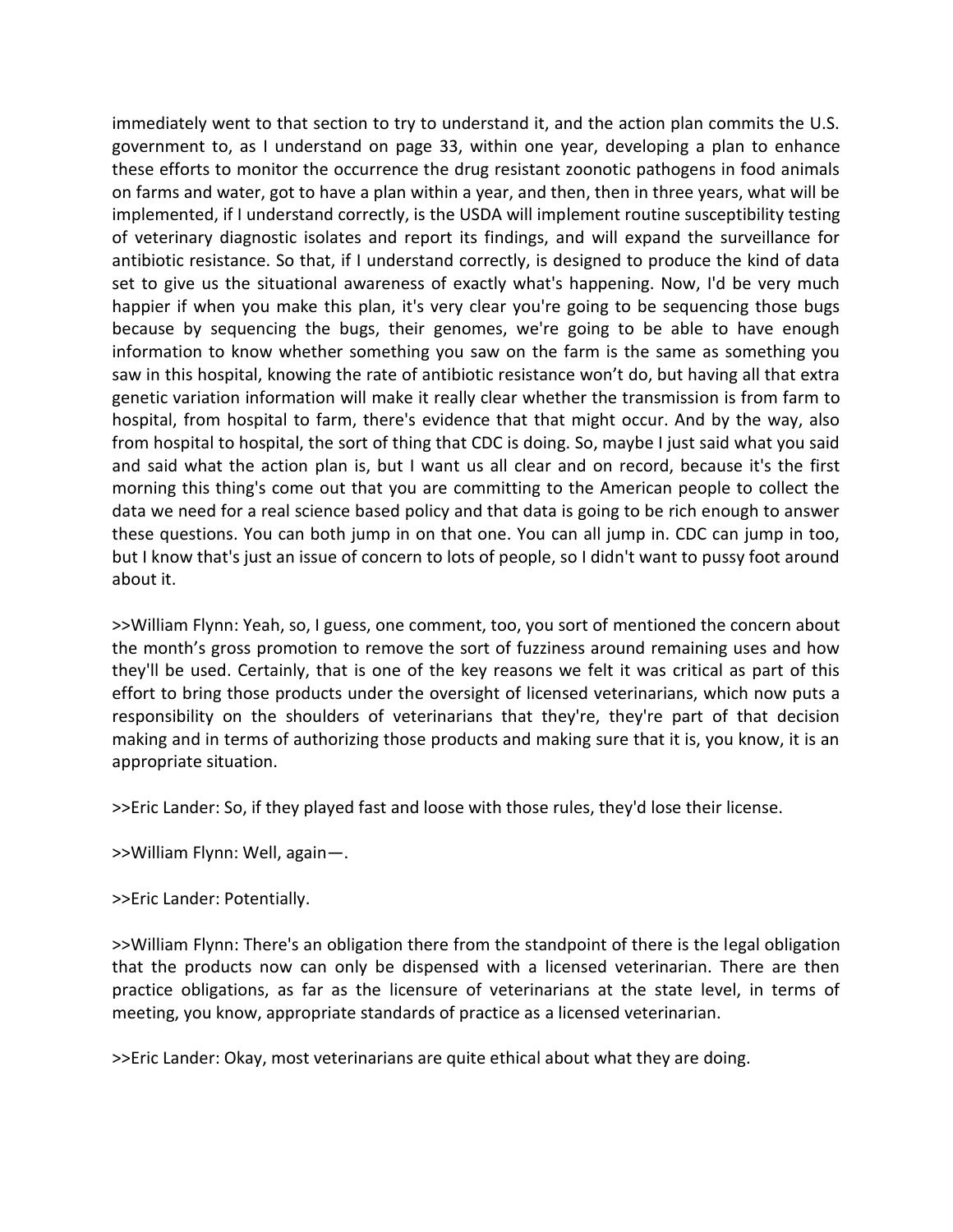>>William Flynn: The data point, completely agree, and I think we are, you know, this is a clear priority for us at FDA as well as USDA, and I'll let Steve comment, but, you know, we are working collaboratively on this. It is a significant undertaking, and our goal is to try to pull together, you know, again, it's a very complex issue, you know, pull together as comprehensive, this set of information and to look at information collectively, because it's hard to really make this, you know, there's no one single data point that's going to answer the question for us. Again, NARMS data is, is valuable information, and the sales data is valuable information in and of itself, but we do feel there's more information needed. Where I think where we're going is to get this broader context of having a better understanding and better granularity of what is happening at the farm level. What's being used for what purposes, and be able to track that overtime and tie that back to what we're seeing in terms of resistance trends. So, I'll let Steve comment on that, but I think that's what we're working on now, is to map out how those different data streams can be pulled together and to provide a comprehensive, a more comprehensive picture.

>>Steven Kappes: You all did a very good job explaining it. One thing I would add, is that yes we'll be using full genome sequencing, so we have the ability to track it. One of the critical things is, not only do we need to take samples from certain farmers and ranchers over time to see the impact of these things, but we also have to follow those animals through the production chain into the meat case. So, we know what's happening through that whole production chain, and then, once you have the sequence information, you can follow that back.

>>Eric Lander: Great, and Beth, I know you wanted to jump in on this as well.

>>Beth Bell: Well, I'll just say that I think from the CDC side, where we're actually monitoring and tracking infections in people, as I mentioned, we have very concrete plans, you know, with our FY 16 initiative to basically increase by 20 fold. The number of salmonella isolates, for example, where we need to know what the resistance patterns are in people and that sort of information is the kind of information that these guys need in order to start to target what are the most important places to focus their studies. I think, as everyone said, it's so complicated. We need a way to prioritize, and I think the way to prioritize is to focus on the, what is causing the most problems in human health. The other comment I'll make to the point of sequencing is that, you know, we actually have already started a number of projects, not about antibiotic resistance, but sort of proof of principle, there's something we've called the Listeria Initiative, which is a collaboration between ourselves, FDA, USDA, and NCBI at the NIH, where we're sequencing Listeria isolates from people, from food, in real-time, and we've already seen NCBI does the bioinformatics. We post the sequences. We've already seen how we've been able to detect Listeria outbreaks more quickly, bind, sort of, clump things in ways that make more sense it's already, I think, actually, having an impact. So, it's a prototype, I think.

>>Eric Lander: So, big data is going to drive all of this. We'll have enough data to see what's coming from where to whom? Let me turn to Chris Chyba who co-chaired the PCAST report.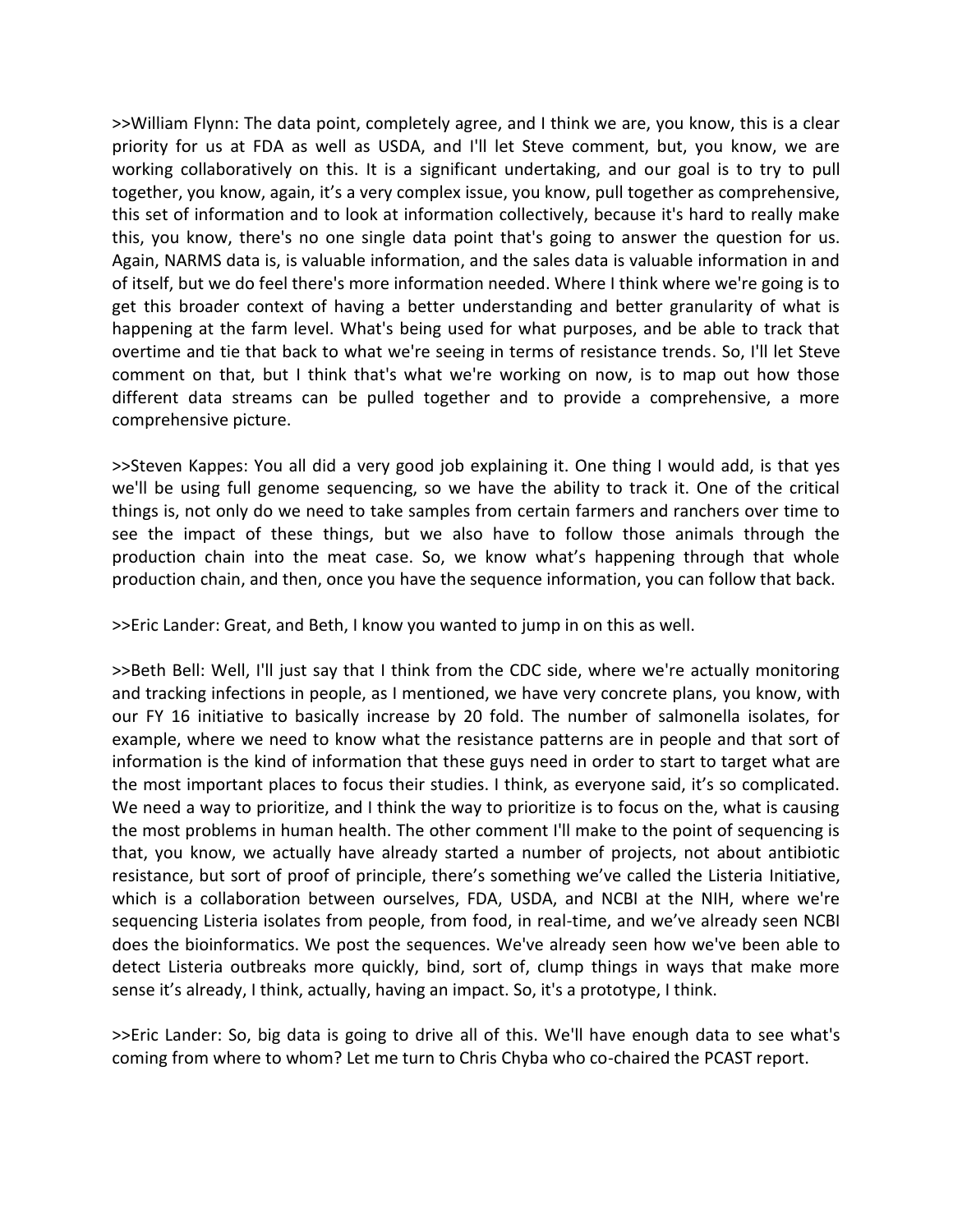>>Chris Chyba: Thank you, Eric, and I was very pleased to see the idea of One Health, my question is related to Eric's question, but I think it's at a higher level. I was very pleased to see the idea of one health mentioned explicitly in the National Action Plan and this idea that there's a very close connection between animal health and human health. It's commonly remarked that those communities are not in sufficiently close contact, that there's not enough cross talk. So, broadly, I'd like to ask the panel what are your plans as we go forward to try to ensure that the animal health community and human health community are, in fact, in regular close conversation with each other?

>>Beth Bell: I think, to sum up the examples that we just, that I was just talking about, I think are good examples of this, where we've already been kind of collaborating I think on projects that have demonstrated impact and I think we have a lot to build on, you know, I think that we have kind of been working together and also, maybe sometimes, not so much together for some time, but we have a lot to build on. I'll also mention the development of this action plan has been a long process. We've been at this as the federal government now for over a year, and the process of developing the action plan really involves some very serious work, collaborative work, among all the various agencies. So, from the CDC side, I can say that a lot of these work around what is the research that's needed to understand the contribution of antibiotic use on the farms to human health. The CDC has been, you know, very involved in thinking about what are the best ways to do that. So, I think, you know, we have a foundation, and we have examples where we're already doing this and it's providing public health impact, and I think it's a matter of continuing to move forward on sort of the role that we've already started upon.

>>Chris Chyba: I, I hope to hear from the whole panel, but let me just ask a follow up. With respect to outbreak surveillance, are we in a better place now than we were say a decade or 15 years ago? Is that going to continue to improve? With respect to cross talk?

>>Beth Bell: Definitely. Definitely and I don't know whether FDA wants to comment, but—we have, now, essentially, I would say, certainly between ourselves and FDA, and USDA, depending on the outbreak, really pretty much a seamless method of doing outbreak investigations. There's a group at FDA that's in charge of foodborne outbreaks that we work with all the time, and I have been at this job now for several decades and having actually started my career with a Jack-in-the-Box outfit with e coli ON57 20+ years ago. I can tell you personally that this is a completely different landscape than 20 years ago or even 10 years ago. We clarified who does what, when. We share information. We have some of the legal things in place because they're regulatory agencies that allow us to get some of the data that we would need to help us with our part of things and of course while nothing's perfect, I think that as I say, for foodborne outbreaks, we're in a very, very different place and a much better place than we were a decade ago.

>>Eric Lander: Great. I think—can we turn to the next one? You want to get further feedback, Chris?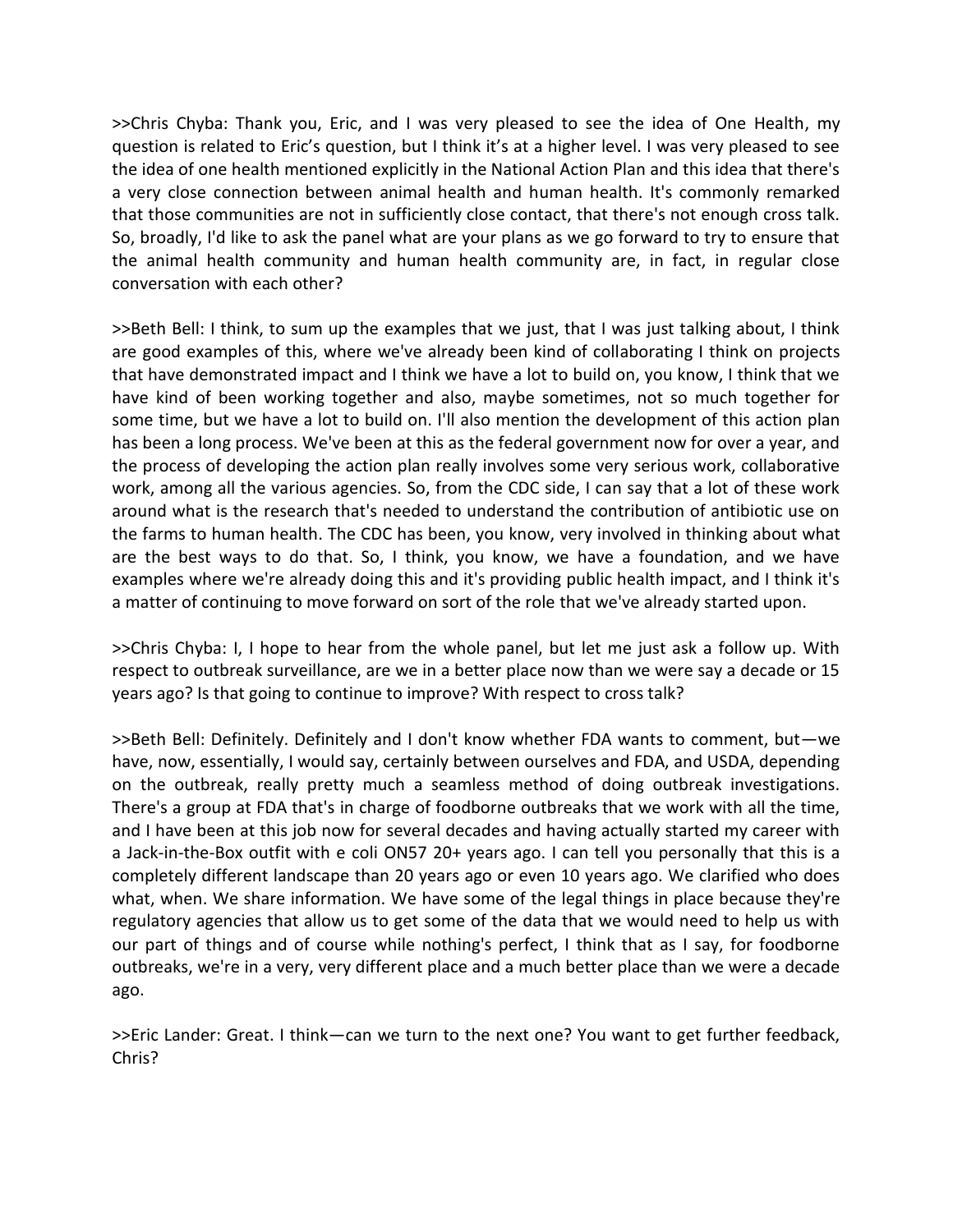>>Susan Coller-Monarez: Yeah, I just want to make one quick point. The recognition that we needed an interdisciplinary approach was a priority when we wrote the executive order, and in that executive order, called for the establishment of two bodies that would, that would foster this interdisciplinary approach. The first is a federal task force that will comprise these departments as well as others that have a primary stake in, in ensuring that the implementation plan is effectively implemented and the second is the President's Advisory Council, and we're pleased today to announce that the Office of the Assistant Secretary for Health and HHS has posted the charter for that group and also soliciting nominations, so for those in the community who want to lend their voices and contribute to the government's understanding and processes in addressing this critical issue, there's an opportunity to, to take part in that.

>>Eric Lander: Great. Let's underscore that point, that there will be a federal advisory group, and you're taking right now, suggestions, nominations, to be considered. Very important. Mike? You want to jump in on this point?

>>Michael Stebbins: One of the things that we're announcing today, in conjunction with the National Action Plan, is that there's going to be a follow-up or supplementary plan that's going to be specific to TB. So, there'll be a TB action plan that will also be done. That will be completed by September of this year.

>>Eric Lander: So, like this more general carved action plan, there's going to be a TB action plan?

>>Michael Stebbins: Correct.

>>Eric Lander: Excellent. That was also a topic that came up in the PCAST report, and I'm sure we'd love to hear more about that, but I see flags up.

>>Michael Stebbins: There was one other thing. You guys also made a recommendation that we haven't addressed here which is on economic incentives. We have a second task force, or a sub—a working group of our task force working on economic options as well, and we hope to be able to discuss that with you in, perhaps at a future meeting.

>>Eric Lander: Okay, so you're going to bring that back? I noticed we had a whole chapter on economic incentives, this exciting chapter, five, I think.

>>Michael Stebbins: It didn't go unnoticed.

>>Eric Lander: Okay, good. I didn't want to, you know, get in the way of other folks questions, but it's good to know that you've not forgotten chapter five. I appreciate it. It's a complex one, but you have a working group on it. That's great to know. So, I'm going to turn to Chris Cassel, Jim Gates, Craig Mundy, and Ed Penhoet, which might, or might not, be the order in which the flags went, up, but it's my best recollection, so, Chris?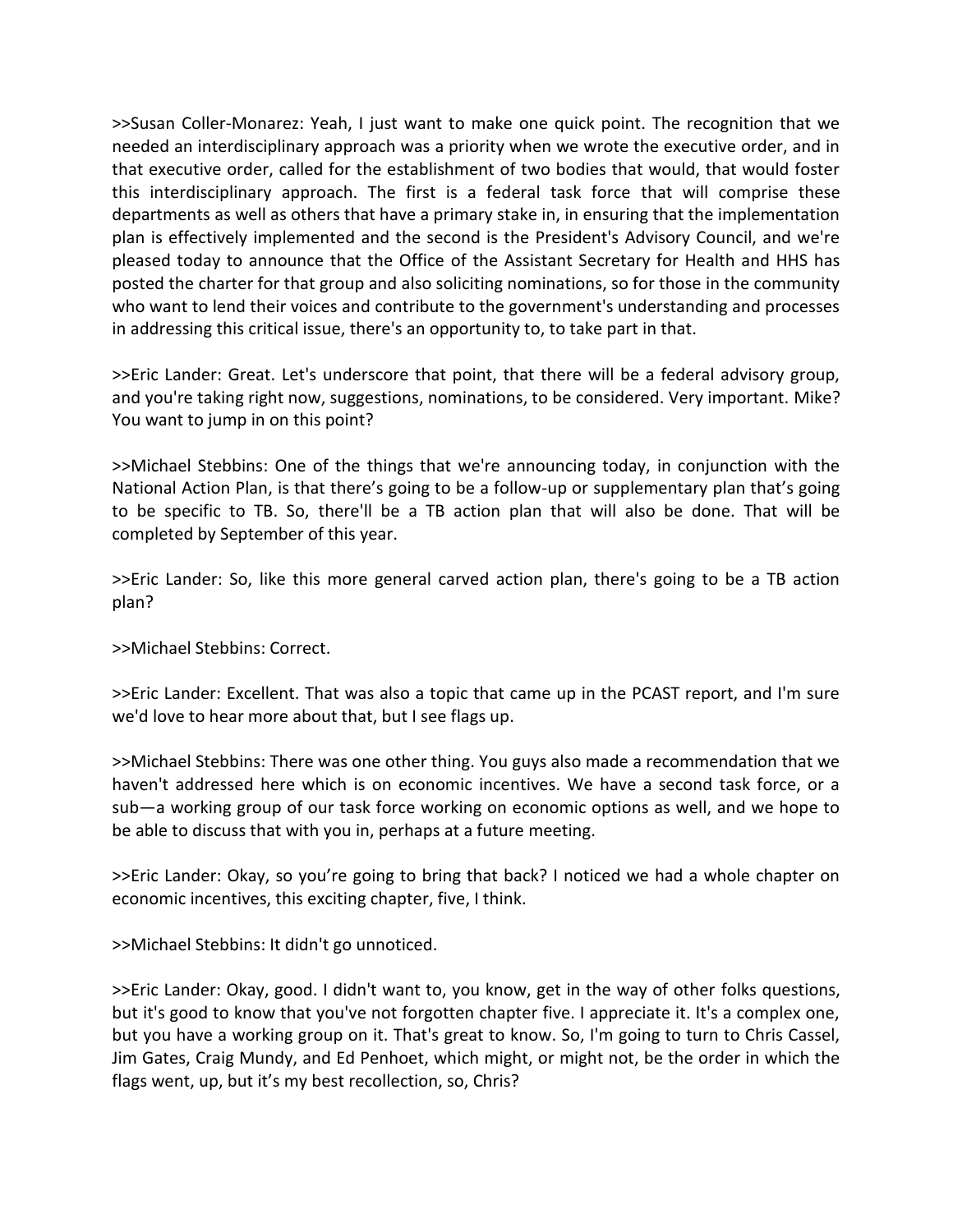>>Christine Cassel: Thank you Eric, and thanks to the panel and all the people who have gone into making this action plan and all of the work behind it. My question, and this may, I appreciate Susan's announcement about the advisory council. I know there's a lot of interest from my world, which is the medical care world and so, I just wanted to tee that up, much as, you know, there's this, CDC has a huge agenda and obviously in the agricultural area, but there still is a lot of progress to be made, even within the walls of hospitals, but more broadly within prescribing world. And so, CMS isn't here, but I assume that obviously that's one, because as I skim the report, there's some mention there. I just wanted to also suggest that in the private sector, professional leadership groups, there are a number of medical organizations that really have been very leaning forward on this issue and want to do more and have been eagerly awaiting this day. And so, I urge you to take advantage of that because I think that that's another lever that's ready to really help.

## >>Eric Lander: Jim.

>>Jim Gates: Thank you, Eric, and also, I'd like to associate myself and my colleagues' comments on the defined briefing, as well as the amazing work that's been done. This whole issue of taking antibiotics and moving them from indicated to more medical status, to be prescribed by veterinarians is huge, so, I want to probe a small question that was raised by Eric's technical term of the fuzzy boundary. So, the question is, in medical practice with humans, when doctors prescribe drugs, one of the things that is part of the monitoring process, that doctor has to have a DEA indicated number in order to get the prescription filled at a pharmacy. And so, in this fuzzy boundary area, is the idea that something like this might be implemented for veterinarians as prescribed uses of these, of these materials?

>>William Flynn: Well, veterinarians are, you know, required to be licensed, you know at the state level, so they need to have a valid license, you know, in the state or states that they're practicing, and that would be basically a requirement for them to be authorizing you know, the use of a prescription or VFD drug.

>>Jim Gates: But in the case of medical doctors, if I remember correctly, it's actually one step more.

>>William Flynn: There, you may be referring to, for certain controlled substances. The same would apply to veterinarians that would be handling controlled substances, but of course, we've not yet designated antibiotics as controlled substances.

>>Eric Lander: Good to know. Craig Mundie.

>>Craig Mundie: Thanks, and my question is really directed at Bill, but it was sort of reinforced by Beth's last comment. There are two things on the slide we talked about, data collection, I'll also say it surprised me, not being an expert in this field. On this, you said, well, we've got 14 states now going to 21, is that all there are that need to report or are there some that are outside of that?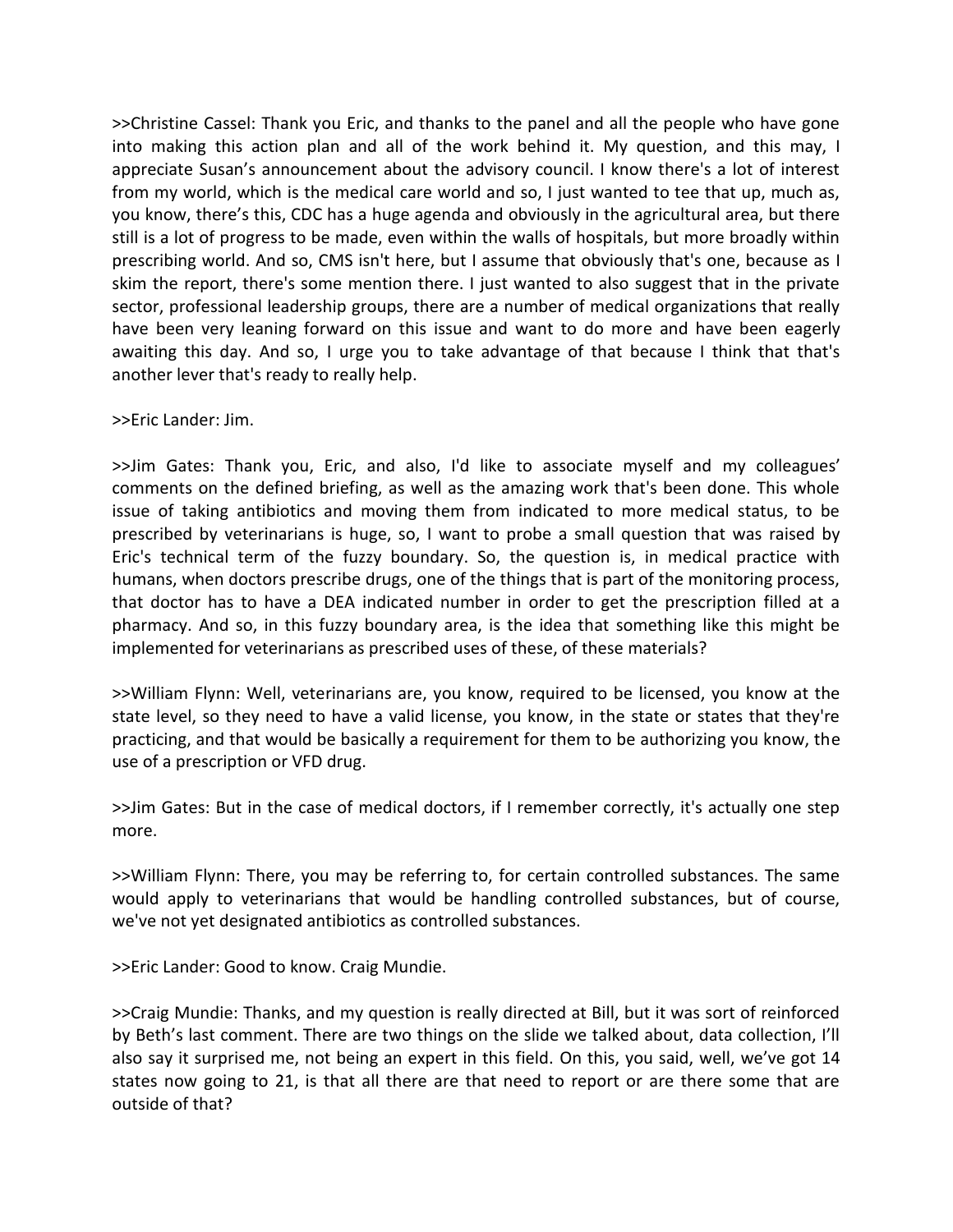>>William Flynn: That's with respect to the retail meat component of the NARMS program, where we've enrolled, engaged the states across the country to participate in the program in terms of actually collecting samples, you know, in their region. Certainly, our view right now is 14 is not enough, in terms of getting a broad enough picture. So, we are using the increased funds we have available for FY 15 to expand that, with what we have, we think we can expand it to 21 and get to a much better place in terms of representativeness. We, there's probably still some room there to improve on that, in terms of getting a bit further. It's been a funding issue, but again, we're looking, you know, as much as opportunities where we can to expand that. I think, obviously getting up to 21 gets us in a much better place in terms of the robustness of that sample. I think we feel if we can get closer to sort of the 30 area, that that's probably getting us in a, in a better place, but, I think, we're making progress to get the retail meat component, you know, as robust as possible.

>>Craig Mundie: Well, the next thing that surprises me is you talk about releasing the 2012 report, about to release the 2013 report, like with the Listeria thing, the near real-time, you know, analysis seems to be really effective. So, why is there a two year lag and is that something that is going to get remediated?

>>William Flynn: Yeah, I mean, that's a great point and certainly something we've been working towards, not only that, I was referring to the sales data we put out. We put out annual reports in sales data, and that's a relatively new program that we first got that requirement when it went in place in 2008. So, our first report came out in 2009. The significant, I think one of the reasons for the significant delay, recently, was we did a fairly substantial reconfiguration of the format of that report, substantially increased the level of detail in that report between 2011 and 2012. So there was a fair amount of lag time because we actually did go out and put out a public notice and get comment on suggestions for how we can improve the report. So, our hope is now, like I said, the 2013, our goal is obviously to get, improve our turnaround time on that. Now that we have a new format in place and our better, you know, have our, are better familiar with how to pull that data together, we hope to improve that frequency. The 2013 report should be coming out pretty shortly.

>>Craig Mundie: And finally, as you get to the, I'll say approaching the real-time analytics, I was just curious, do you have programs now to move more things like machine learning and predicted modeling as a way to forecast where we're likely to see outbreaks, as opposed to, you know, just catching them after the fact?

>>Beth Bell: Certainly this is something that I think we would aspire to. At CDC, we have this initiative that Eric is very familiar with called Advanced Molecular Detection, which is about bringing the benefits of next generation sequencing bioinformatics to public health, and part of that is some of the sort of the predictive modeling that you're talking about. We have been really focusing on trying to build partnerships. For that, I think there are parts of this where the road for example, and other institutions can help us, if we have the right kind of data with the right kind of information. So we're sort of working towards that. I think in this area of antibiotic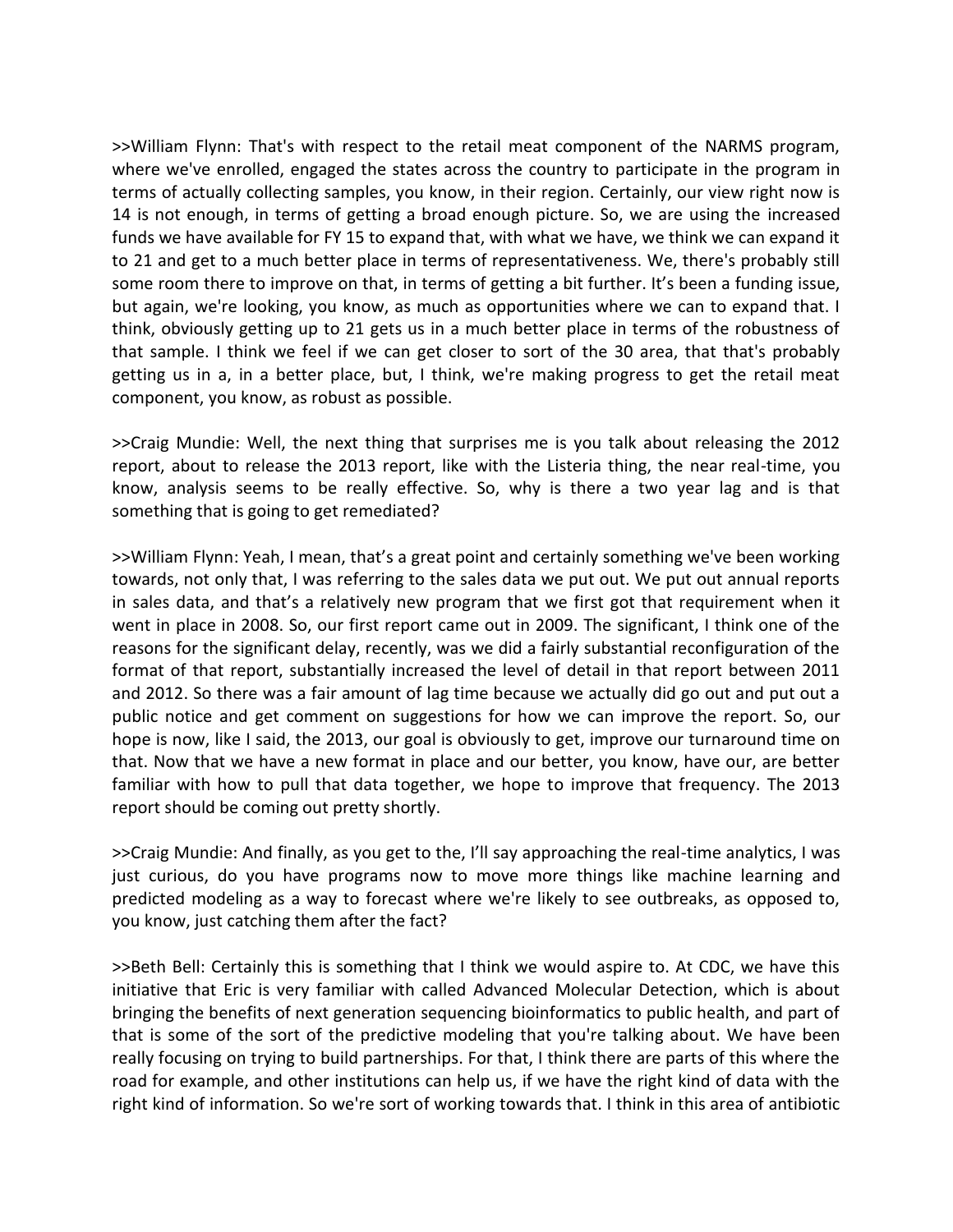resistance, we really don't have enough data yet to get us there. The amount of information that we have is, certainly on the human side, is really quite limited, and we certainly would hope with regional lab network and really increasing the amount of sequence information we have, that we can move towards doing some of that sort of work.

>>Craig Mundie: Thank you.

>>Eric Lander: Finally, Ed Penhoet gets the last word.

>>Ed Penhoet: A couple quick questions for Joe. First of all, do you have some sense of what fraction of the total development activity that fall within this spectrum of your funding? That you guys actually fund? Today in this country? Is that a small fraction? Large fraction? Second question, related one, is many of the compounds that you're supporting are enhancements of existing classes of antibiotics and there are very few novel targets represented there. Can you give us some perspective on what you, what your view of the earlier pipeline is in terms of developing truly novel antibiotics that address different modes of action than the ones you put up and showed us today. Not that those aren't important, but I think the earlier stage pipeline is something I'd like to hear your thoughts about.

>>Joe Larsen: Yeah, thanks for the question. So, the first part, first of all, a proportion of costs on a micro level, many of the programs we fund we actually share the cost of development, and typically, it depends, but on average, it's about a 50/50 cost split, for every dollar we put in, they're putting in a dollar which is a situation we like because, we like to have our partners have equal footing, equal skin in the game, if you will. In a larger macro sense, in terms of the companies out there, yes, we are investing in, I don't want to put a specific number on it, but I would say a substantial portion of the biotech companies that are out there, that are still developing antibiotics, the number of large pharmaceutical companies that are still developing antibiotics that have active R&D are very, very small. GlaxoSmithKline is one, but there's been many that have been trying to shop around their portfolios, as of late, and there's some science of re-entry back into the space, which are promising and we're hoping to engage with those companies as well to ensure that it's a comfortable environment for them to reengage in, but we are making a significant impact in the market, I think. In terms of novel targets, yeah, I mean, the number of novel targets that are prepared to enter into my spectrum of development, I can certainly count on one hand, if not less. There was a huge emphasis in the 90s and early 2000s in the wake of the genomics area, everyone thought that they were going to be these new novel targets, and everyone thought we were going to be able to screen those targets and get all these new compounds and really getting compounds past the gram negative envelope, the gram negative outer membrane has proven to be a significant challenge, and the industry now is taking a look at going back and pursuing what we refer to as non-traditional therapies, things that historically have not been thought of as an antimicrobial therapy. Whether it be monoclonals, phage, whether it's microbiome modulation as a means of rebolstering the pipeline, as well as looking at novel targets, but frankly there's just not that many out there. So, our colleagues at NIH, they do need the funding that they are proposing to get, to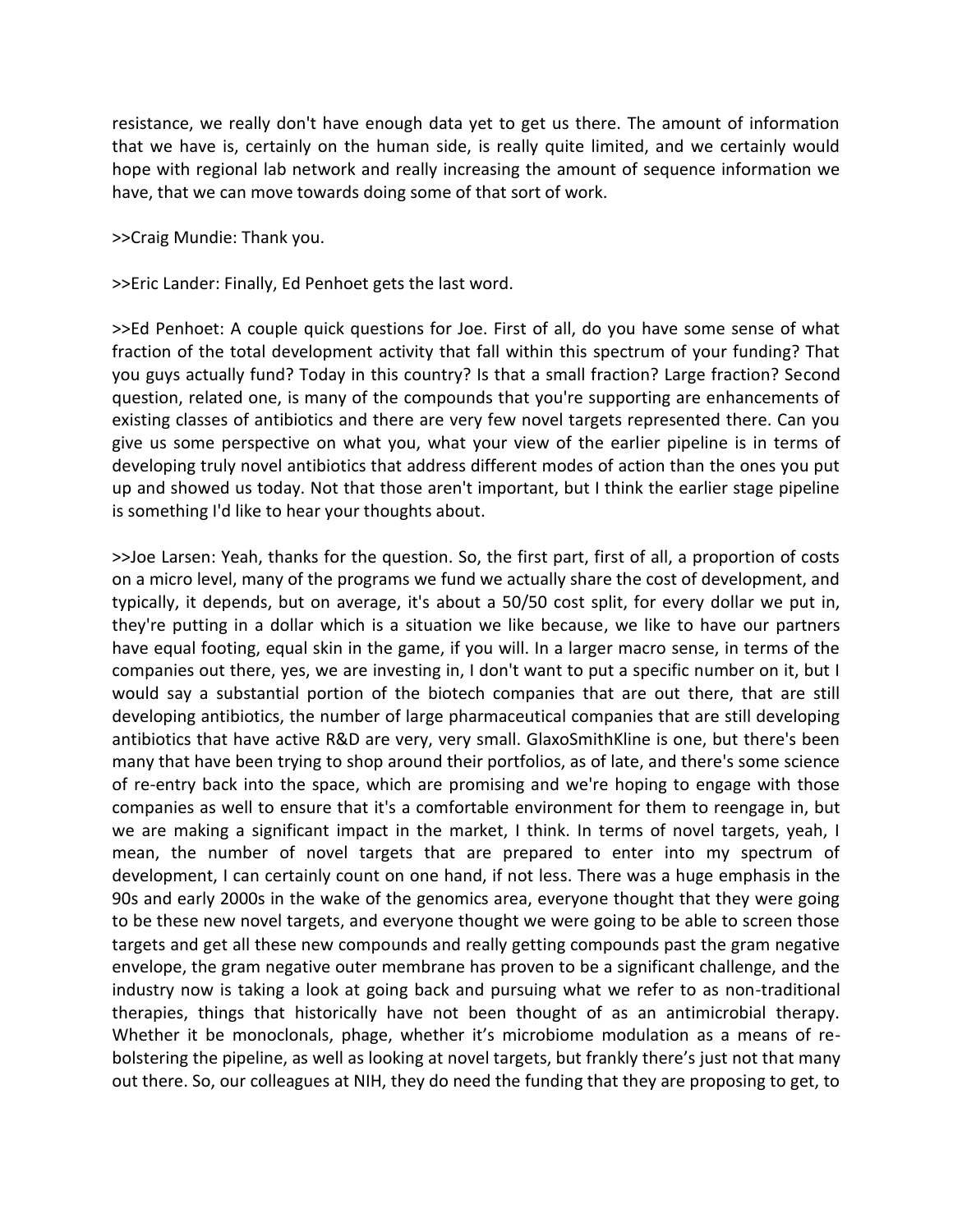increase the early stage pipeline and increase the number of candidates that are going to be positioned to eventually transition to BARDA support.

>>Eric Lander: Great. We have come to the end of the time. I just want to thank everyone who's has been working on this National Action Plan. It's a lot of work. This thing is a 59 page response to the President's executive order that we have a national action plan. It lays out specific deliverables at one year, three year, and five year timeline. There's still going to be a tremendous amount of work to be done within it, but there's now an interagency process to be able to coordinate this. There's an external advisory being set up to do this. I wouldn't be surprised if PCAST continues to express interest in wanting to keep an eye on this too, if you don't mind having another set of eyes over the whole thing, but what is remarkable is the federal government never had a plan like this before. This has been a growing and growing problem, and I think we're all pleased that the President to initiate this out of a sense of real concern and that there's something very concrete to point to. We're going to have hold, collectively, all of our feet to the fire to make sure this gets done. You know, some of it costs money, a lot of it costs money. It doesn't cost that much money, all things considered, but it costs money. We've got to be sure it's there, but it's as much a commitment to the agencies, and so, I'm glad in public session, we're getting to read out a first look at this national action plan. I hope there is a public discussion that emerges from it, but I know how much work people put into it, so right now, what I mostly want to say is thank you to all of you, and everybody at your agencies who have contributed to it. Thanks.[applause]

### **Arctic Policy**

>>John Holdren: It is a great pleasure for me to introduce this panel on Arctic issues. We really have an amazing group. I will start with Beth Kerttula, who is the Director of the National Ocean Council which carries out the responsibilities under the President's National Ocean Policy which he rolled out in July, 2010. That council is co-chaired by myself and the CEQ chair, but Beth Kerttula really runs the operation. She was formerly at Stanford's Center for Ocean Solutions and she served for 15 years in the Alaska House of Representatives where she served as minority leader for a large part of that time. Fran Ulmer is Chair of the U.S. Arctic Research Commission, an extremely important entity that she will undoubtedly tell us more about. She's also been appointed by Secretary John Kerry as Advisor for Arctic Science and Policy to assist in the U.S. Chairmanship of the Arctic Council which, as I mentioned at the beginning of the morning, we take on in May of this year and will serve two years. The United States will serve for two years as the Chair of the Arctic Council. So, that's another important responsibility for Fran. She has also been the Lieutenant Governor of the State of Alaska, and the Chancellor of the University of Alaska in Anchorage, the largest public university in Alaska. Brendan Kelly is the Director for Conservation Research and the Chief Scientist at the Monterey Bay Aquarium. He was previously Assistant Director at OSTP for Polar Science and before that had corresponding responsibilities at the National Science Foundation, and Mayor Reggie Joule is the Mayor of the Northwest Arctic Borough in Alaska. He was born in Nome. He has served on the task force of state, local, and tribal leaders on climate change preparedness and resilience,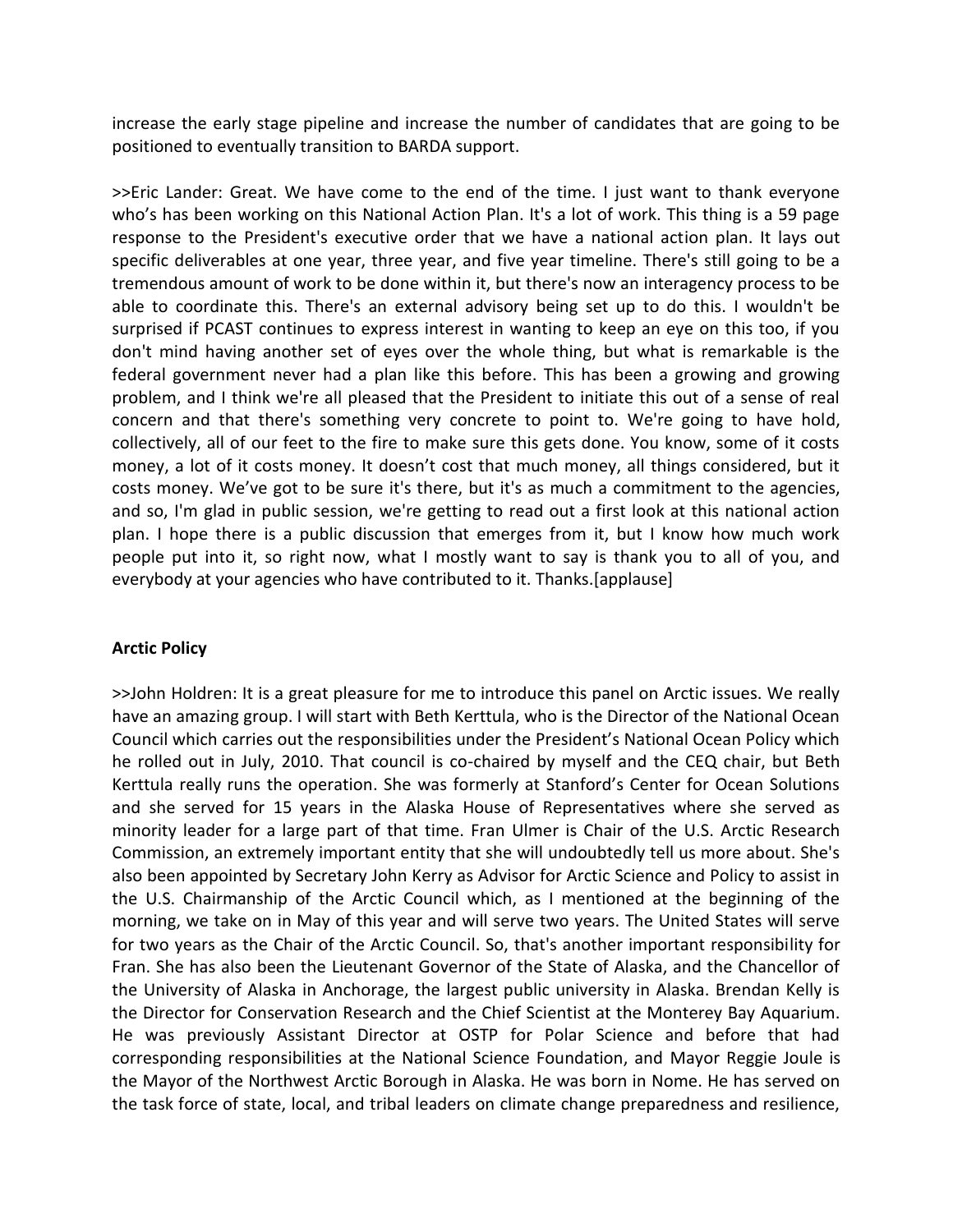reporting to the President, a task force that produced over 100 recommendations for what we could do in the federal government to improve preparedness and resilience and help states, communities, and tribal jurisdictions improve their preparedness and resilience and he has also served as a representative in the Alaska State Legislature, so, representing a large part of the Alaskan Arctic. I just cannot imagine a more qualified and distinguished panel to inform us about Arctic issues. So, Beth, I'm going to turn it over to you to lead the thing. I think you can tell us what order you've decided upon.

>>Beth Kerttula: Thank you, Dr. Holdren, and thank you, everyone in PCAST for having us today. The order that we decided on is Director Ulmer, then Dr. Kelly, then myself and then Mayor Joule, and with Mayor Joule and myself, to help us with our slides, is Patrick Sebinlist our NARC office. He is or intern there, so with that, I'm going to turn it back to Director Ulmer. Thank you.

>>Fran Ulmer: Good morning, everyone and thank you very much for spending some time focusing on the Arctic this morning. The way we've decided to do this is I'm going to do a very brief overview, sort of setting the stage of what is the Arctic, what are the issues we confront in the Arctic, a little bit about the national agenda, about the international space, the Arctic Council, and touch on science, and then, my friends and colleagues will take a deeper dive into all of those areas. So, that's the way we are going to proceed this morning. So, my remarks will focus on these four areas, just a general introduction, a bit about the National Arctic Strategy and the other things that our federal government is doing, touch on Arctic Science Cooperation and the Arctic Council U.S. chairmanship which is about to begin. Now, I know most of you are very familiar with the Arctic, but I think it's important to start with what it is and what it isn't. It is not like the Antarctic in many ways. The Antarctic is land surrounded by water. The Arctic is an ocean surrounded by land. The Antarctic has penguins. We have 4 million people, and there are eight nations that have significant national interest—security, economic, cultural, et cetera—in what happens in the Arctic. There's no overarching treaty governing the Arctic, the way there is in the Antarctic. Instead there, are a variety of relationships, bilaterals, multilaterals, et cetera. But, it is a place of tremendous change. I might just note that in the United States, we have defined the Arctic a little differently to include the Bering Sea, the area south of the Bering Strait. The Arctic Research and Policy Act of 1984 defined it this way because of the significant connections, ecologically and biologically, between the Bering Sea and the Chukchi and the Beaufort, which I believe Brendan will talk a bit more about later. But, I think what's really important today is to just mention how much this region is changing. Change is the operative word. When you think about the Arctic, don't think slow change, think rapid change, in terms of retreating sea ice, and glaciers, in terms of thawing, permafrost, significant warming temperatures, and all of the change that is impacting human activity, both from the standpoint of things that people think might be possible there for shipping, mining, gas tourism, fishing, but also the extent to which its impacting the 4 million people who live in the Arctic much more international interest, much more media coverage, all of those things, largely driven by the fact that it is warming so dramatically, probably twice as much as any other region in the world, not only in the winter and in the summer, but, I mean, really, we couldn't even start the Iditarod Sled Dog Race in Anchorage this year. We had so little snow we had to move it to Fairbanks. So, it's a dramatically changing place, and I would say that, even though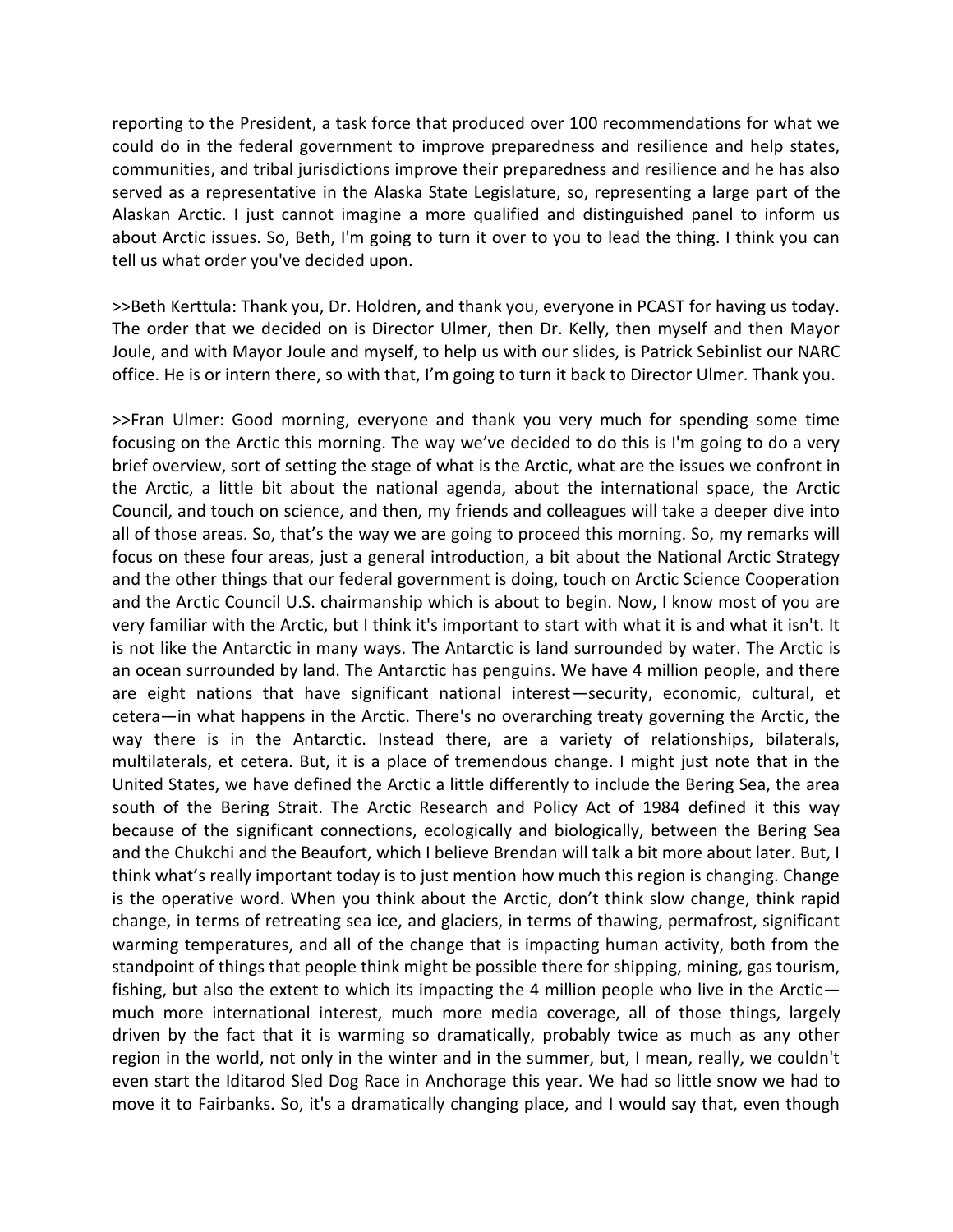we think of it often in the climate change arena, I would want to remind you, again, the people who live in the Arctic are living with this change, this very dynamic space, in a wide variety of ways. The thawing permafrost and the coastal erosion that comes with increased storms, eating away at the shorelines, so communities like Noatak, Shishmaref, Kivalina, which Reggie will talk about, are facing imminent disaster, and, in a number of cases, they're planning on moving. It's impacting their foods, their subsistence foods, and it is also creating economic opportunities. So, let's talk a moment about the changing economics, driven by global demand for resources, driven by the fact that there is a lot of oil and gas in the North, and driven by the increased accessibility and the opportunities that, in a way, the technology and the climate change makes possible. Much of that is in the context of oil and gas. Oil and gas, and particularly since the USGS came out with the estimates in terms of the increased amount of oil and gas that is available in the Arctic, and again, I want to point out, this is throughout the Arctic. The darker the area, the more likely that billions of barrels of oil will be found. But, as you can see, it's really spread around the Arctic. That has created a phenomenal amount of interest, and in some cases, moving forward with exploration and development. Shipping is the other thing that Beth will talk more about in terms of its impact on oceans and what we are talking about here, largely is the Northern Sea route above Russia and the Northwest Passage above Canada. The Northern Sea route is seeing the most increased traffic, even as we speak, for a variety of reasons. Less ice, but also because the Russians are promoting it. They have put in place not only ice breakers, but are building facilities to accommodate the increased shipping, again, a whole other hour long lecture on that, but let me just say, whether we're talking about oil and gas, tourism, shipping, fishing or whatever, really, in order for nations to step up to the challenge associated with this increased human activity, there's a lot of work to be done in terms of charting and mapping, in terms of navigation aids, in terms of adopting some of the existing international protocols like the Law of the Sea Treaty, which all of the other Arctic nations have adopted, and over 150 nations, but our Senate has not yet ratified, unfortunately. So, there's a lot of work to be done, and again, we'll be talking a little but more about all of that. The United States government has recognized that this does require us to step up as a nation, step up in terms of our focus and our activity, and our willingness to engage all of the federal agencies that have some responsibilities in this area. So, in 2013, the national Arctic strategy was released. It has three principle areas, advancing security interest, Arctic region stewardship, and international cooperation. I might just note that all of the Arctic nations have Arctic strategies and they're all very similar to ours. If you picked up the Arctic strategy for Russia or for Finland or Canada, you'd see many of the same basic three principles in terms of what our interests are, but it's not just the National Arctic Strategy. The U.S. has also adopted, in 2014, an implementation plan, and in 2015, an executive order, which created the Steering Committee which John Holdren now chairs. So, there's been a lot of activity, including in the area of research, the Interagency Arctic Research Policy Committee, IARPC, came out with its comprehensive Arctic Research Plan two years ago. I could go on and on about many of these. I won't. Suffice it to say that there has been a considerable step up of activity, focus, and, I hope, at some point, additional financial resources to be able to support these efforts. Let's switch gears now to the Arctic Council. What is it and what is it not? The Arctic Council is not a treaty based entity with authority. It is, instead, the eight Arctic nations that have come together to work together in a cooperative way on things that, really, they have shared interest in, and two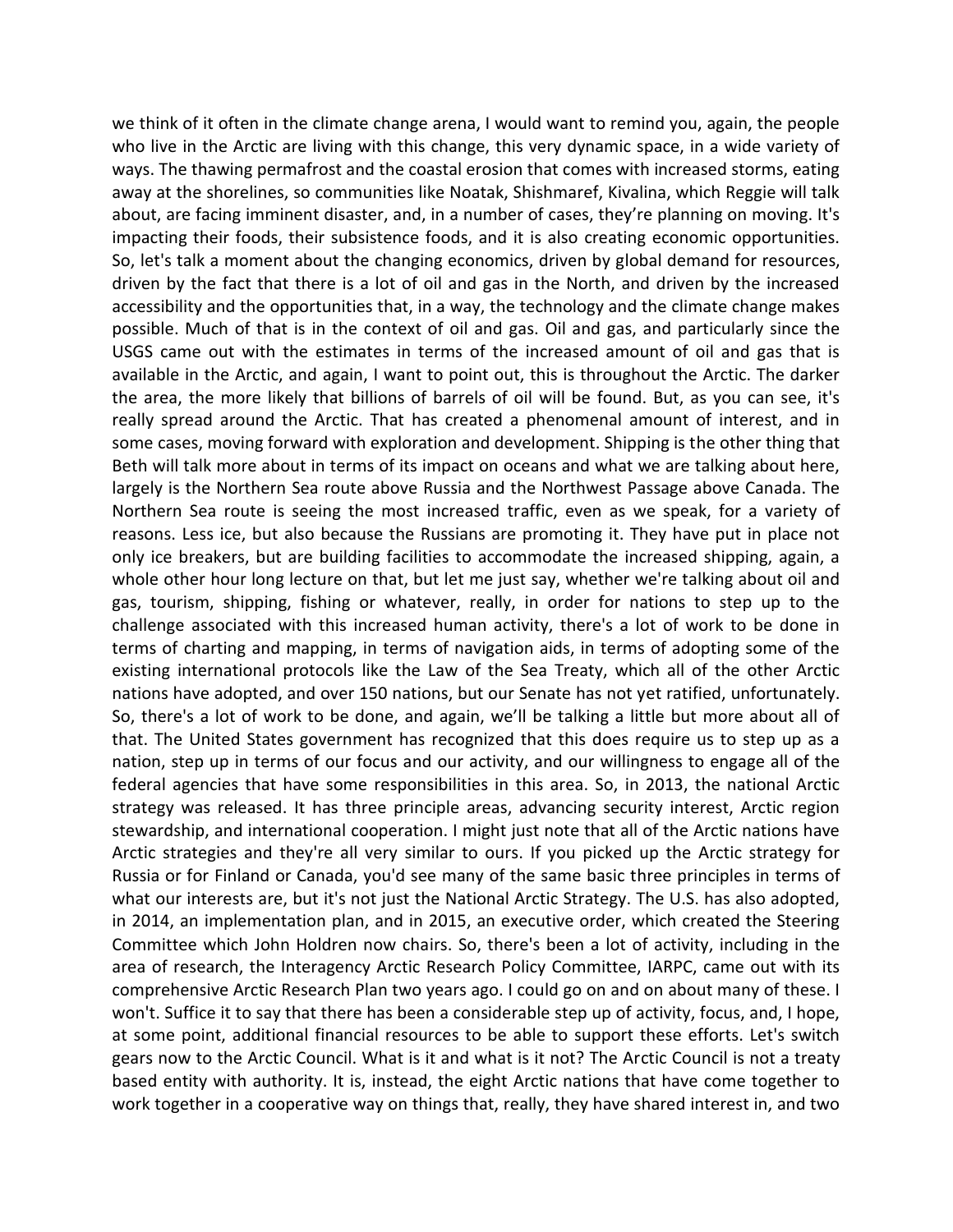principle focus areas since the Arctic Council was created in 1996 have been the same. Arctic Ocean stewardship, Arctic environment stewardship, and promoting sustainable development in the Arctic, really, all of the activities associated with Arctic Council work are around those two themes. The important thing to remember here, even though it's a very complicated structure, is that most of the work of the Arctic Council takes place at the working group level. There are six working groups that produce reports, assessments, scientific analysis, recommendations, best practices. That's the work of the Arctic Council. But at the ministerial level, which is at the John Kerry level, they meet once every two years, and that meeting will take place in Canada next month that will signal the passing of the gavel, so to speak, from the Canadian chairmanship to the U.S. chairmanship. The senior Arctic officials meet twice a year, the working groups, more than that, depending upon their focus areas. Over the years, they have produced many excellent reports, and here are just a couple of examples. They are pretty much all around science, better understanding of the region, better understanding of the challenges facing the region, and how the countries can work together to address those challenges. So recently, the Arctic Ocean Acidification Overview, all the work that they've done on climate impact assessments, more recently on black carbon. These products are excellent. They are well done. They are international in scope and they really provide to not only the nations, but to the people of the Arctic, useful information. Recently, the Arctic Council has done something very different. They have adopted two agreements. Actually, they haven't adopted it, because as I said before, it's not a treaty based organization. So, it can't formally adopt anything, but they've agreed to these things and went back to the eight Arctic nations for formal adoption. One on search and rescue, one on responding to oil spills in the Arctic region, and right now they are negotiating a third which deals with international coordination and cooperation for scientific research, that it is expected that this third agreement will come to fruition under the U.S. chairmanship. So, what is the U.S. going to do under its chairmanship in the Arctic Council? It has three main themes. The three main themes are Arctic Ocean safety, security, and stewardship, improving economic and living conditions of the people of the Arctic, and addressing the impacts of climate change, and under those three broad umbrellas, the U.S. has proposed a number of specific projects. The senior Arctic officials, even as we speak are kind of negotiating the fine points about those specific projects, but again, they will be formally agreed upon and released at the Arctic Council ministerial meeting that will take place in Canada in a few weeks. Secretary Kerry has also indicated that he wants to use the U.S. chairmanship for two additional, broad goals: 1. Strengthening the Arctic Council and its governance structure, and 2. Public diplomacy. What does that mean? What that means to him, to us, to, I think, all of us, is raising the understanding level of the fact that the United States is an Arctic nation. Now, in all the other Arctic countries, they self-identify as an Arctic nation. Canada does. Russia does. Finland does. The US—not so much. So, the hope is that during this Arctic Council chairmanship, we can raise the awareness level of what is the Arctic all about, what are its challenges, its opportunities, its responsibilities as a nation, and as a result of that, get a little more attention, not only to big picture issues like climate change, but more specific needs like additional ice breakers. A moment on the science coordination piece before I pass the baton—the 1984 law that I mentioned that was the one that created the map that included the Bering Sea, created the Arctic Research Commission that I chair. It also created the Interagency Arctic Research Policy Committee, which is a federal agency coordinating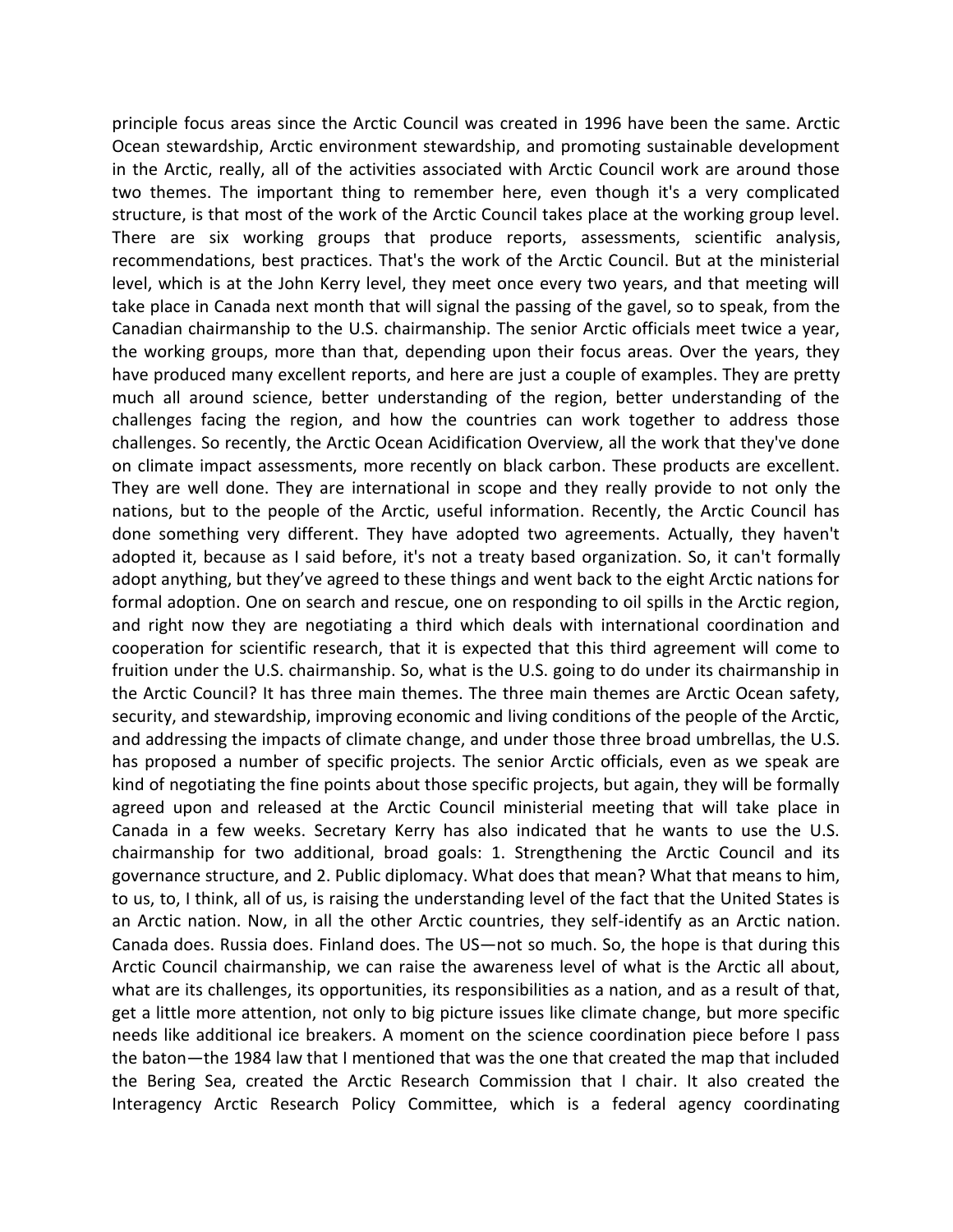mechanism for federal Arctic research, and it kind of put in place this process where the commission identifies broad goals, IARPC takes it to the next level of a research plan, and that theoretically informs OSTP, OMB, and Congress, in terms of how to spend money. Sometimes it works that way. Sometimes it doesn't work that way. But, that is what Congress envisioned when it passed the 1984 law, and it is in rough approximation of how the system works, and we are supposed to do a budget cross cut. Actually, John Holdren is initiating that as part of his steering committee product, in terms of doing a gap assessment and better understanding where we're spending money and how we are achieving our goals. The goals report that the commission produces, we're about to release our new one in a month, and it will focus on the six broad categories that we describe as the most important areas of emphasis for Arctic research investment. The commission is a presidentially appointed commission. I was appointed to be chair by the President, and we serve for specific terms. We have a very small staff, both here in D.C., and in Anchorage, Alaska. I just want to end by putting in a pitch, which I probably don't need to pitch to this group because I think it's where you all come from, but investment in Arctic science is incredibly important, particularly right now, as we face all of this change and all of the pressures that are associated with the collisions of values that people have about how the Arctic will be used and managed. Everything from identifying resource potential, to making certain that the needs of Arctic residents, whether it's in food security, or adapting their infrastructure, to inform the decision makers at the public and private level, at the global, international, national, state, regional, and local level, increased investments in science is incredibly important, even as we speak. My final pitch is to just direct you to the website of the Arctic Research Commission. The Arctic Research Commission website which is Arctic.gov has a variety of publications as a result of workshops and other systems that we have used over the years to identify high priority areas for Arctic research, but you can also sign up for a daily electronic newsletter which we produce on all things Arctic. It gives you a snapshot of Arctic research, Arctic investments, Arctic statements by elected officials, upcoming events, and conferences that can be of use to you. If you go to Arctic.gov, you could do that. You can also find there, something that we have recently done, Why the Arctic Matters, and for those of you who are in the audience, there are copies of this as you leave today. You might want to pick one up. I will stop there and simply say thank you very much for the opportunity.

>>John Holdren: Well, thank you, Fran, and let me just say, we're going to hear from all of the panelists before we open it up for questions. So, let's just go right through.

>>Brendan Kelly: Thank you, Dr. Holdren, and members of the council. Early in my career, I learned three dozen Yup'ik words for sea ice from Konrad Ozeva, a native hunter on Saint Lawrence Island on the Northern Bering Sea, and I, I recently—is this advancing here? The top button? Thanks. So, I recently looked at my notebook from that period and realized that some of these terms refer to types of sea ice that are rare or non-existent today, that some of those Yup'ik terms, which were probably used for thousands of years should become obsolete in a few decades, attests to this very rapid change that Fran has described and it also tells us about the great impacts on the people who live in the region and depend on the ecosystems of the sea ice, and indeed—let's see here—we seem to be out of order. Let me back up a little bit. Yeah, well, any case, indeed, one of Conrad's neighbors actually referred to these rapid changes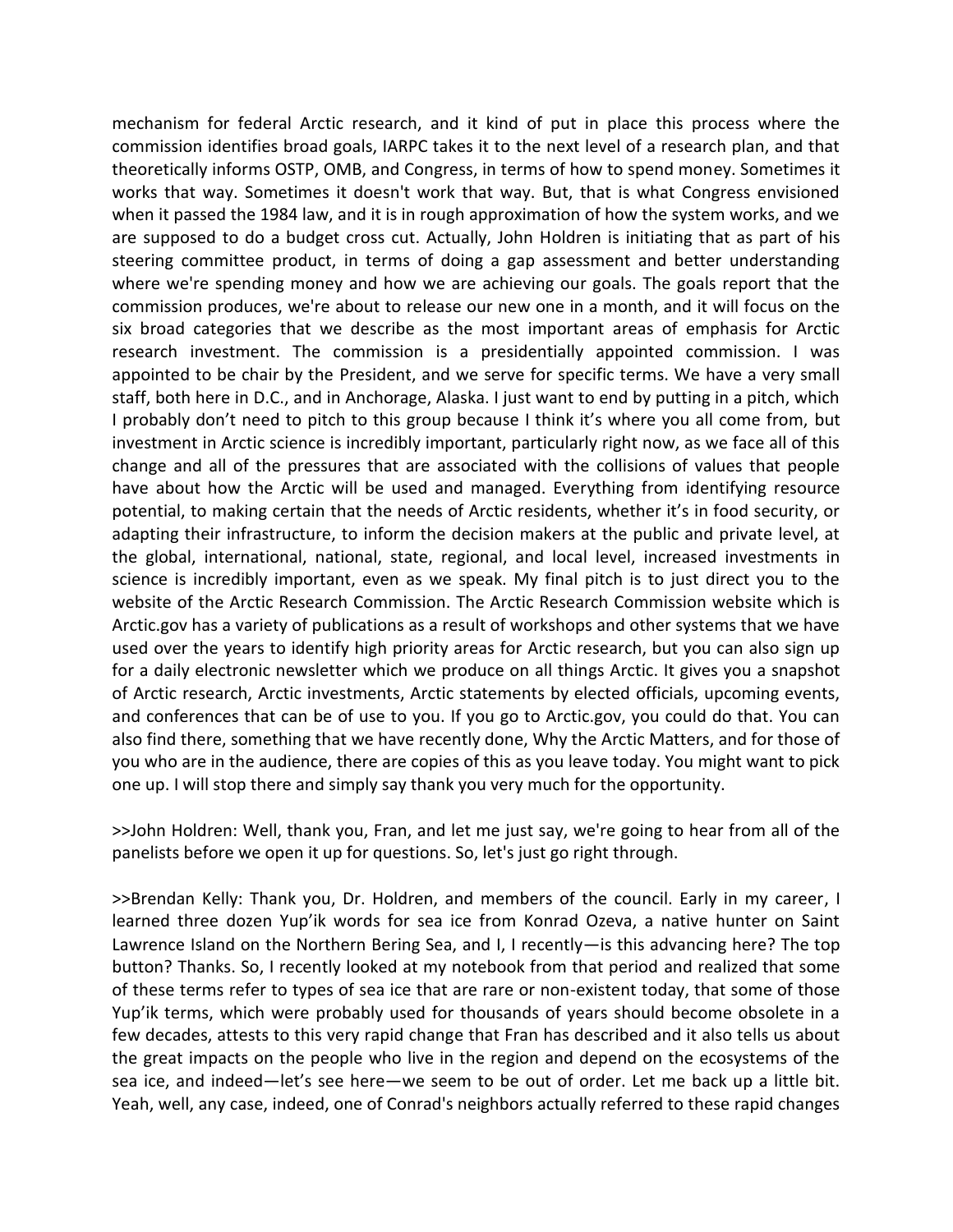taking place in the Arctic as the Earth is faster now, and that, in fact, became the name of a volume on indigenous knowledge of the Arctic. Model forecasts of sea ice also indicate a faster Earth, and the observational data in recent years indicated more rapid ice loss than most models predicted. Before the end of the century, in the summertime, the Arctic will be nearly ice free. So, what you're seeing here from Julienne Stroeve's work is, on the Y-axis, the area covered by sea ice in the Arctic in September, the year on the horizontal axis for two scenarios in red and blue, and then the black line represents the observational data. Well if the impacts of these changes were limited to ecosystems and People north of 66 degrees, 33 minutes, it would be sufficient motivation to understand and respond to changes, but the impacts of changes in the Arctic are, in fact, global. So, asking the right questions at the right scale is a challenge, I believe, is inadequately met in Arctic research. Governmental and nongovernmental organizations have been making progress at getting at the right questions and scale, but a great deal remains to be done. We need help, I believe, in prioritizing, in light of limited resources, and we need help in asking questions at the appropriate scale. Before elaborating on what I think we're not doing adequately, let me briefly review recent successes in organizing Arctic research. The academic community, and the federal government, both are making significant contributions to orchestrating the efforts. I shall then end with some comments on where I think further work is needed. Fran has already described the important work of the Arctic Research Commission. We also have a great deal of intellectual talent in the academic community focused on observing, analyzing, and modeling Arctic change. One of the early efforts to organize a holistic study of the response to changing Arctic came in the form of the Study of Environmental Arctic Change or SEARCH, a bottom up effort, driven mainly by scientists in the academic community supported, primarily supported by the National Science Foundation, but also with support from NOAA. They continue to organization the scientific community in ways that help focus our overall efforts. For example, SEARCH organized a network improving our ability to forecast sea ice conditions, enhancing our collective knowledge of permafrost degradation and in many other important areas. The Polar Research Board of the National Academy of Science has made significant contributions by bringing together experts on particular topics. A notable example was an especially insightful workshop on predicting the future of Arctic sea ice. The report does an excellent job of laying out the need to sustain ongoing observations and ongoing conversations between user groups, modelers and those collecting observational data, and through SEARCH, the IARPC continuing conversation is happening. Another example would be a workshop hosted by the Polar Research Board on the proposed connection between Arctic sea ice loss and extreme weather in mid latitudes. Those workshops have been an example of science working at its best. The proposed linkages are being vigorously debated within the atmospheric research community and those debates are focusing on ongoing research. On the federal side, the work of IARPC was considerably enhanced by bringing it in the National Science and Technology Council structure within OSTP. The Arctic research plan that IARPC produced articulated seven research areas and the federal agencies involved in meeting objectives in each area. Unfortunately, we were not able to prioritize those objectives. Completing the research described in the plan also fills one of the four objectives in the stewardship line of effort for the national strategy of the Arctic that Fran mentioned. Much of the intellectual content of the IARPC research plan came from the hard work taking place outside of the government in SEARCH, in the Polar Research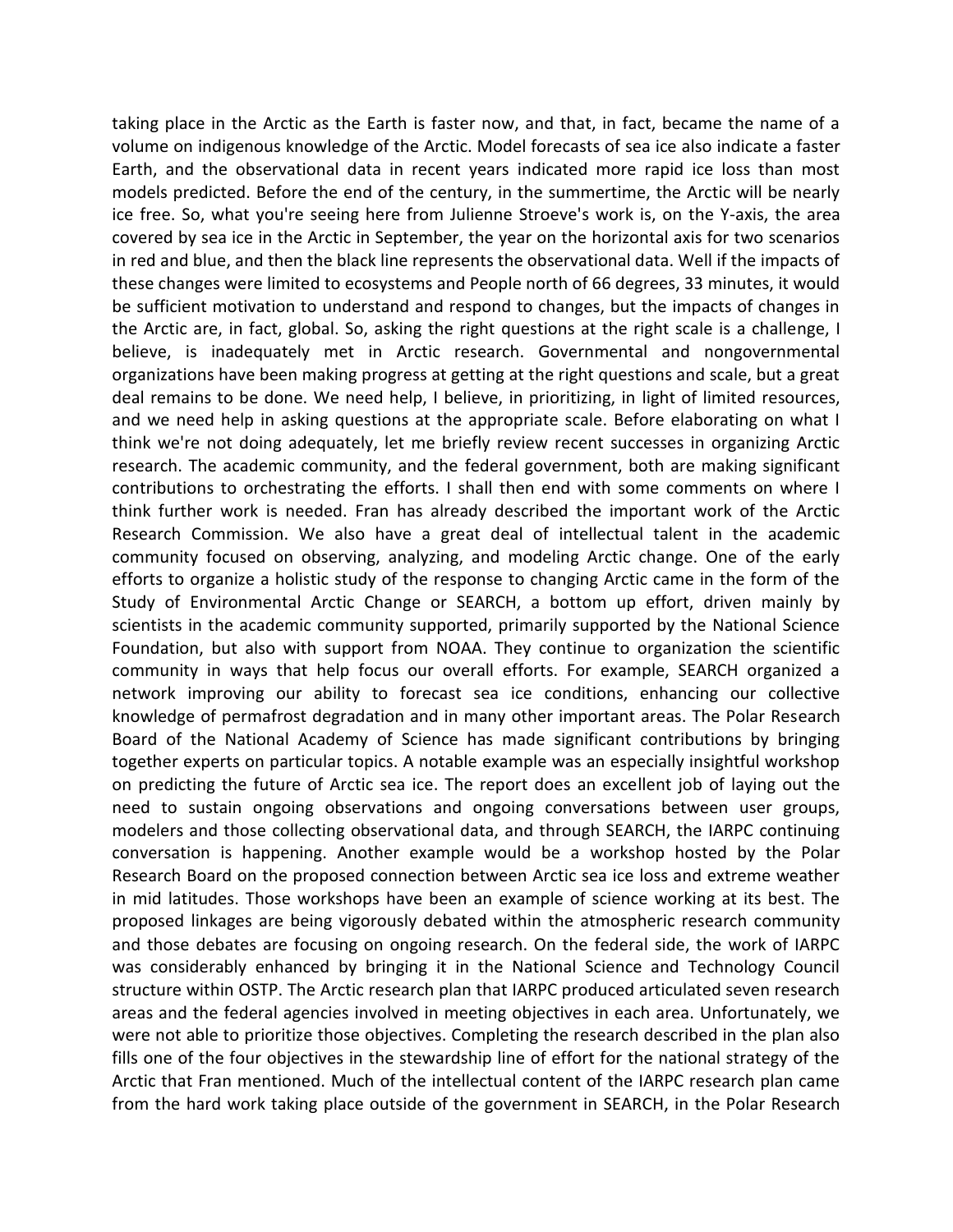Board, and other venues. We, therefore, worked very hard to find a FACA compliant way to coordinate all the research talent working on those issues. The answer was the creation of what we call the IARPC collaboration teams. 12 teams of federal and nonfederal scientists meet regularly to share science in their specific area, and meetings are limited to federal employees only when they are spending the government's money, or talking about regulations. The collaboration teams represent the community of researchers, federal and nonfederal, who conduct science that IARPC organizes, but a weakness of the IARPC research plan was that it wasn't written with sufficiently broad input from the indigenous or academic science communities. Therefore, at the urging of Simon Stevenson, the IARPC passed the hat. I'm getting ahead of myself, or, behind myself. They passed the hat and funded the Polar Research Board to produce a report laying out research priorities for the coming decades. Simon, now the Assistant Director for Polar Science in OSTP, had the foresight to request this report that indeed will provide important broader input to the next inter duration of the IARPC plan. This final report, the Arctic and the after scene was well considered and laid out questions in novel ways and the authors avoided the trap of producing a laundry list of projects that merely reflected the author's particular interests. Like IARPC, however, they too, issued prioritization. This inability of the agencies or the broader science community to prioritize our research efforts makes it difficult for us to reconcile the disparity between important research needs and available resources. We are rich in intellectual talent, but not in research dollars, and we have not figured out a way to prioritize. Perhaps PCAST is in a position to get us beyond plans and reports that leave out the hard prioritization. The barriers to prioritization include, of course, inter nation competition between agencies, and the challenge of deciding what is the appropriate scale. So, let me highlight the problem with examples of, from emerging research questions from the Polar Research Board report. The dozens of questions put forward in the report were clustered in four main areas. The first cluster was entitled the Evolving Arctic. Here are two questions discussed under Evolving Arctic. Clearly, both are worthy questions, but agencies and researchers have no guidance on how to rank the importance of these questions. It also seems clear to me that these questions are addressing issues at very different scales. So, as the mayor of the Northwest Arctic Borough, Mayor Joule, understandably, might be interested, primarily, in the first question, but the second question might be of interest to every mayor on the planet. Under the heading Managed Arctic, the Polar Research Board report listed several questions, including these important questions that, again, are on very different scales. Nor was the PRB report alone and struggling with this question of scale and prioritization. The IARPC five year research plan included as one of its seven themes, development of an Arctic observing network. The NSF leads the collaboration team meant to realize that huge task and they are an agency that has a specific budget for Arctic observing. I've argued, however, that the academic and federal research efforts on observing have been approached too much like a discovery research problem amenable to bottom up organization. We need to choose, probably in a top down fashion, the most critical observations that can be sustained at an appropriate scale and duration. We do not have the resources to make all the observations that would be interesting, and yet, the pace and scope of environmental change in the Arctic argues loudly for firm decisions and commitments to sustain the most critical observations. On a global scale, the U.S. group and Earth observations employed a waiting approach to extract from the community the most vital observations for what they bend as sustained observations and experimental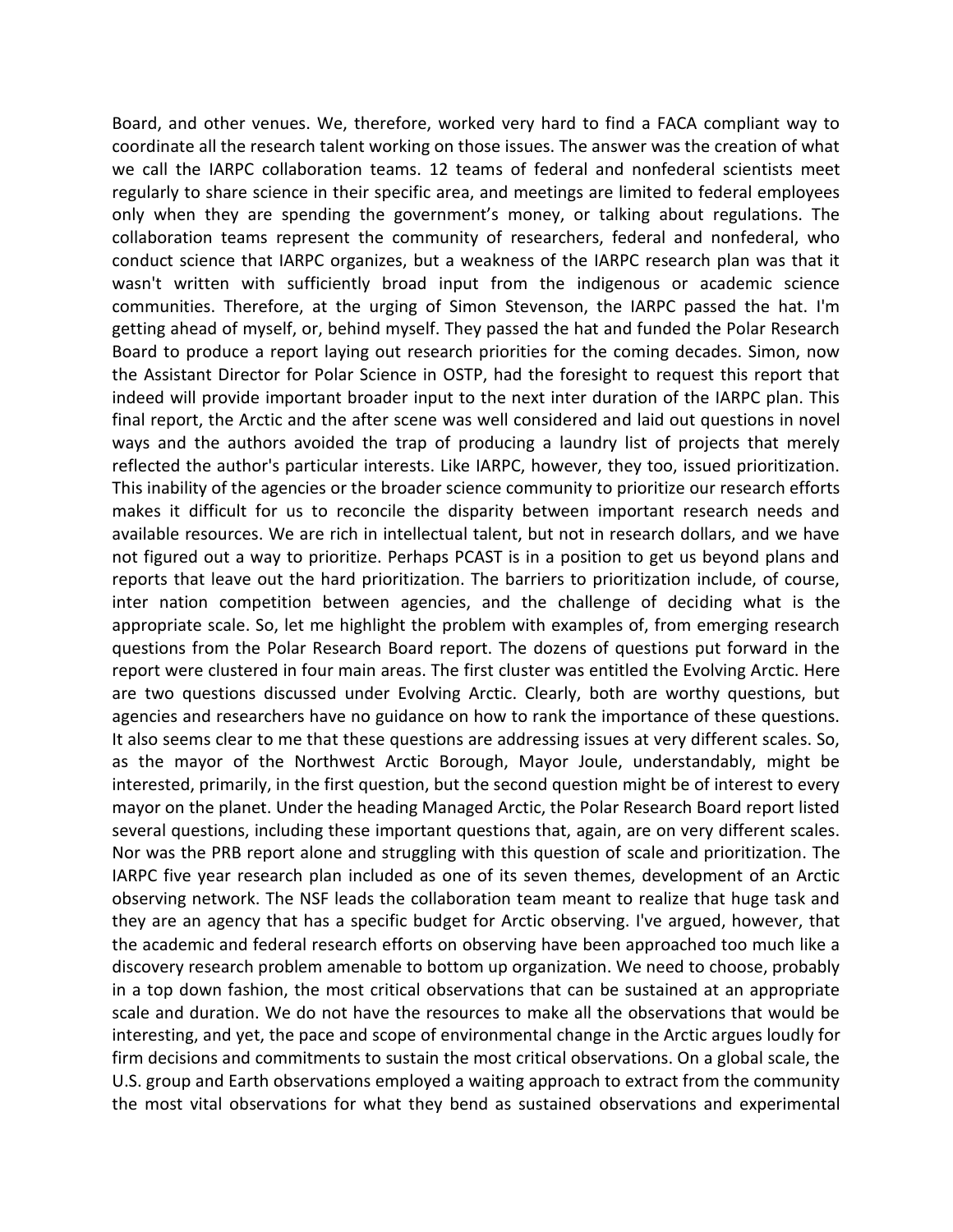observations. The national plan for civil Earth observations, however, probably did not await Arctic observations sufficiently, and we have initiated a plan to rectify that in subsequent iterations of the plan. The Earth, indeed, is faster and the Yup'ik language of Saint Lawrence Island will, I fear, suffer further atrophy of its sea ice vocabulary. PCAST has, of course, dealt with many great challenges. I think you could play a critical role in helping us focus our scientific responses to rapid change in the Arctic, resulting in feedbacks on the entire Earth system. The pace of change, it seems to me, creates a greater urgency for answering some of these questions than others. Thank you.

>>Beth Kerttula: Thanks. My name's Beth Kerttula, the Director of the National Ocean Council. It's a pleasure to be here with you. I had the honor of presenting to you on National Ocean Policy last year, and while the National Ocean Policy, I'm proud to say considers the Arctic and one of the first places were Arctic policy was starting to be coordinated. I'm not going to focus on that today. I'm also very proud to be here with my fellow Alaskans and Arctic residents. We've all known each other for a long time and there are elements of each other's speech that I know we could give for each other. But maybe, the most important factor in my being able to be here today and present to you is that I'm a third generation Alaskan. My grandfather, Oscar Kerttula was stuck in the ice at Nome in 1918 and he liked to point out that he was not the captain of that ship, but, you're going to see another ship that was caught in the ice going up to Nome in a few minutes. So, my presentation is going to focus on three things. And in a way, I think this is working out even better than I had hoped because you'll see, maybe, the narrowing of the broad governmental, governance element that's starting in the Arctic and of course the incredibly important science and all of the pictures of ice. I'm narrowing it down a little bit on some of the major ocean issues, and then Mayor Joule, with whom I have the great pleasure of serving in the legislature is going to bring it home with a real picture of what life in the Arctic is like. So, I'm speaking about the community, changing conditions, and threats to the Arctic Ocean environment. Arctic communities—I'm not going to go into great depth because Mayor Joule is going to be able to speak much more eloquently and personally, but I don't think that you can talk about the Arctic without focusing on the people who are there. I want to take a very brief look at culture and subsistence, some of the challenges, and then something that I find to be one of greatest challenges and most heart rending in some ways, the communities exploring relocation. Culture and subsistence. Mayor Joule lives in this culture and can speak about it much more eloquently and personally, but I want to make the strong point that the survival of the ocean and the survival of the animals are critical to the survival of culture in Alaska and the Arctic. Subsistence, while defined by the state of Alaska is a noncommercial customary and traditional use of food and wildlife, it is about more much more than food, although, obviously, that's a critical part of it. Subsistence is a deeply profound and spiritual way of life, and when that connection is threatened by sea level rise, oil development, ship traffic, climate change, relocation, the culture, itself, is threatened. Brendan mentioned a little bit about local and traditional knowledge, that's part of the subsistence way of life and it should also be part of any decision making in the Arctic. Challenges. All right, here's one challenge: energy, and energy costs in rural Alaska. The cost of living, in general, is tremendous. One of my favorite pictures, I'll say it, I didn't bring it, but it's a photo of Senator Lisa Murkowski holding a box of Tide, and it was a big box. \$50, \$50 for a box of Tide laundry detergent. You know, a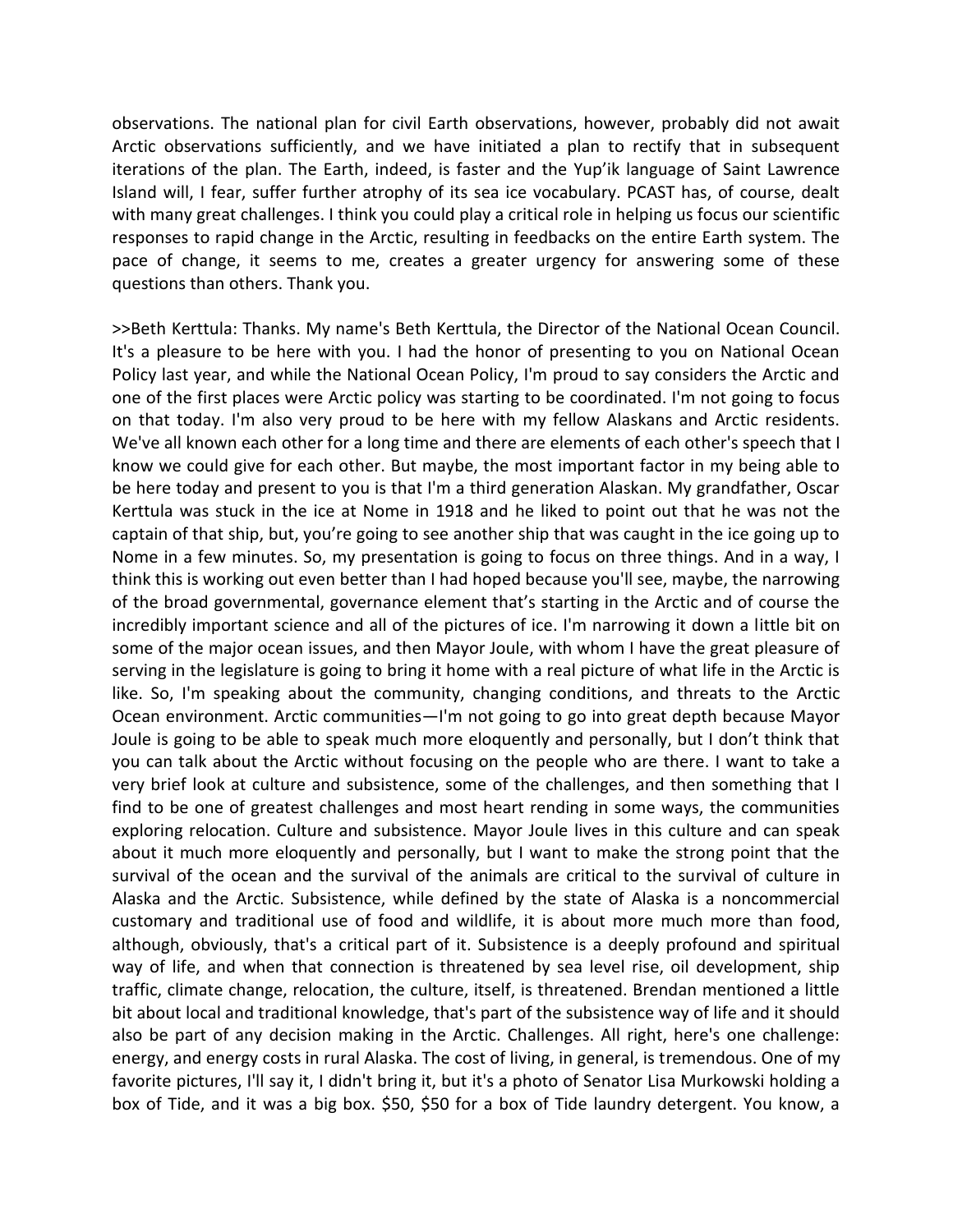gallon of milk can be \$9 to \$12 a gallon, and Arctic residents can spend up to half of their income on energy costs. We still use diesel. We still use the oil based fuels and there's a lot of work on renewables, but not enough yet, and the cost of living is an incredible challenge, even with a subsistence lifestyle. This is the REMDA on your left. It's a Russian tanker, and, to your right, is the coast guard cutter, the Healey. In 2012, the city of Nome wound up not getting its last fuel shipment because of a major storm. So, they contracted with the REMDA to bring it up with fuel. It's a success story at the end of the day, but we had to bring in the Healey to cut the ice so that the tanker could get there, and, ultimately, it made it. The citizens of Nome got their fuel. It was the first time we saw the transportation on the sea to bring in fuel to a western community in the winter. But, it points out the difficulty of even getting the fuel into communities in rural Alaska. And the great challenge that presents. This is not going to be a sustainable method of developing and bringing that fuel in. Relocation. Even the word, for me, is a very loaded one and presents so many different issues for the communities themselves, for the people who live there, for families. Just think about what it would be like if you were forced to leave your home and go somewhere else. It's only two decades ago that, I mean, two generations ago, sorry, that many of these people were nomadic and not in communities. Some of them, like the King Islanders were relocated a number of times, but the communities, in these areas, are all looking at having to move, the coastal communities because of erosion and because of exactly what Brendan showed you, the change in sea ice, which then, of course, causes greater waves, greater storms, and the erosion. This slide is from a GAO report in 2009, and to quote that report, "the villages of Kivalina, Nutaaq, Shaktoolik, and Shishmaref will likely need to move all at once and as soon as possible since they continue to suffer flooding and erosion and have limited emergency evacuation options." That was 2009. The challenges to the residents, of course, are not just financial, or even moving, it's sense of place, sense of community, and sense of culture all being threatened. This is a great website, and it points out the fact that the issues that are being faced by the communities in Alaska are not just Alaskan issues. These issues are going around the world in terms of threatened communities, but this is a picture of Shishmaref, and there are some very powerful statements made by some of the youth there on this website, and I really recommend you take a look at it to see just how important the issue is. As one Alaskan youth says, did you ever lose your home? Have you been homeless? We are about to lose our homes from erosion. We know from research, most notably Dana Kingston and Elizabeth Moreno, when communities move, they need to move together. To spread people across regional centers and into larger cities is a death nail to culture, social organization, and language. And the Arctic, as I mentioned, is only the tip of the iceberg. In 2008, the Organization for International Migration predicted there will be 400 million climate migrants, worldwide, by 2100. Thank you. Now, I'm going to switch to the changing marine environment. Fran mentioned it a bit. Some major impacts in increased vessel activity, oil, gas, and mineral development in the fisheries, so, I love this slide. We all tend to use it. But it's kind of a success story of one man, guy named Ed Paige, Captain in U.S. Coast Guard, that actually started going in and putting tracking systems on vessels, and using them to show the increase in the traffic. The Bering Strait's the only route between the Arctic and Pacific Oceans, and it's becoming increasingly vulnerable to maritime casualties and this map shows ship transits from 2009 to '14. The Northern Sea route, first commercial ships made the transit in 1997. By 2011, just four ships completed the passage, but in 2012 and 2013, traffic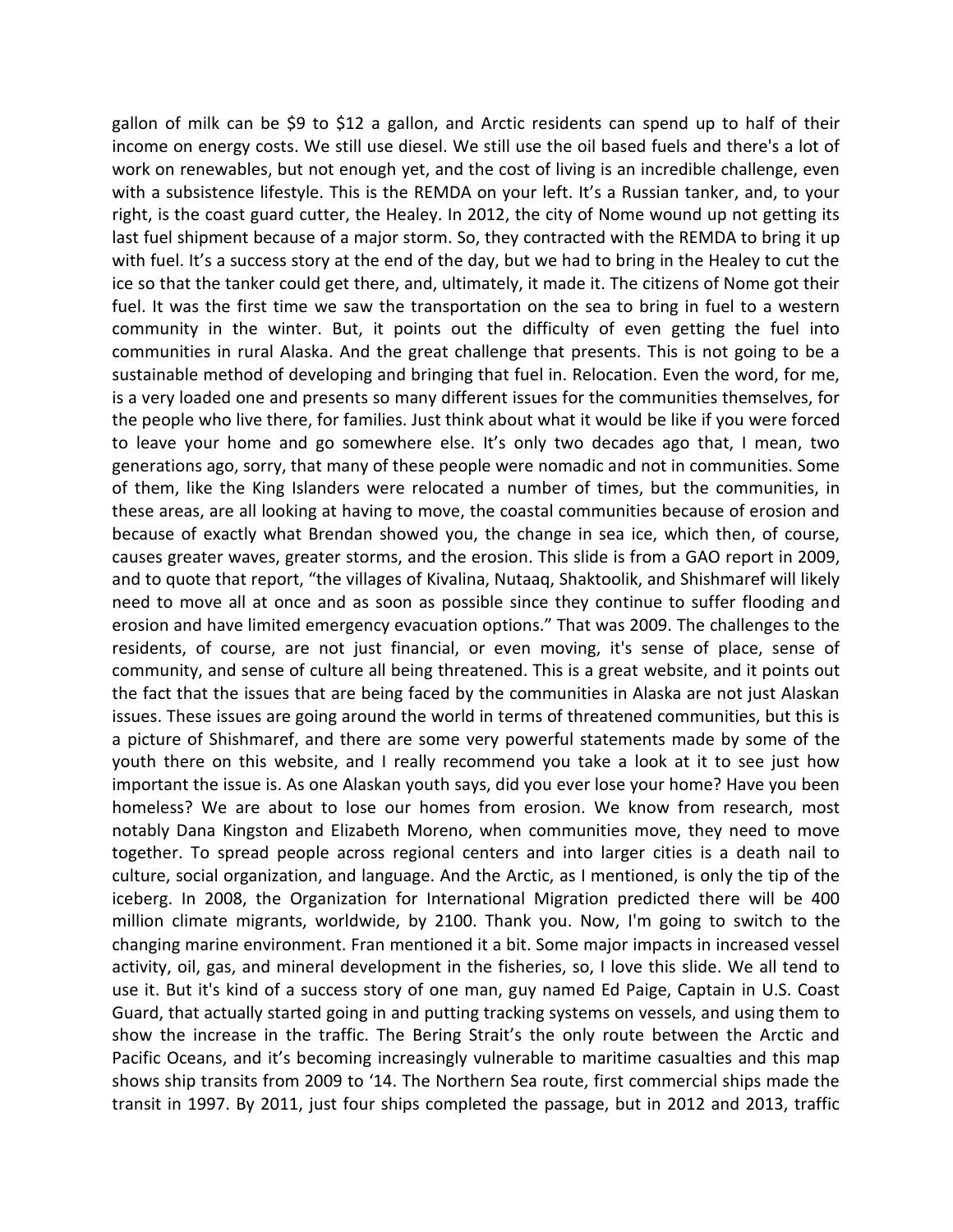rose with 46 and 71 commercial ships, arcing over Russia, between the Atlantic and Pacific Ocean. In 2014, 440 ships went through the Bering, twice the rate of 2008. Both the international community, through the International Maritime Organization and the United States, recently, with the Coast Guard proposed rule for the Bering are starting to react to this increase in shipping, and the consequences of any kind of accident in those areas are very, very serious. Next slide. Next issue, which leads me to one of the greatest debates in the Arctic, and it's development of oil and gas. With decreasing sea ice, diminishing onshore oil production, further increase of oil and gas exploration, it's going to happen, and the question is, how? 95%- 98% of the State of Alaska's revenues come from oil and gas development, and we struggled with that in the legislature and it's a very great difficulty not to have a more diverse economy but the focus on this development is intense and it's going to remain that way. Hard rock minerals, also very important production, the Red Dog Mine, which is in Mayor Joule's community, provides tremendous jobs and tremendous opportunity for the region as does oil and gas, but the considerations are tremendous. Recently, United States had a couple of important decisions on oil and gas development in the Arctic. There's withdrawal. The President issued setting aside certain areas from that development and also, the Department of Interior has just come out with proposals for recent, for exploration and some very important pieces of that, a relief rig to be right on site so that if there is an accident, at least we have some opportunity. Although, and go ahead to the next slide. Really, the challenges are, again, tremendous, and this slide shows Alaska overset on the United States and it has the picture of our one U.S. Coast Guard. There are two ice breakers, but one is going to go to Antarctica and not stay in the Arctic, and you can see how difficult it is when you've only got that one ship that's serving the whole area. The challenges: no deep water ports, the lack of infrastructure, you're talking about small villages and while we do have spill response located around the Arctic, whether it can get there, whether it's enough, those are tremendous questions. One friend of mine calls the tyranny of distance, just the distances alone, and, of course, the oil spill pollution response capability, equipment and the, really the reality, as I heard, one leader of one environmental group say yesterday, the fact that you cannot pick up oil on ice to any effective extent. Fran mentioned search and rescue. There is an international agreement now. But, whether you can reach someone who has a problem in the Arctic Ocean quickly enough is a tremendous question, and finally, the data and information gathering, not having the baseline information that we need to be able to make the decisions is another big issue. The fisheries I'm just going to be very quick about, but one of the greatest fisheries in the world, probably in the Arctic, right now, there's a moratorium, and before any major decisions are made about that, we need to have better scientific evidence, information to be able to make reasonable decisions, and, of course, we're not showing it, and some, some areas don't, I mean, some maps won't include it in the Arctic, but you have the world's largest natural run of salmon in Bristol Bay which was just protected by the President. I've got one last one. I can't stand to end without putting out the bear. We're seeing the decrease in the polar bears and, of course, we have, you know, other threats for other mammals, but for me, the polar bear is the harbinger of change in the Arctic. There are bears coming onto land and adapting and they are resilient animals. But, nevertheless, we, we watch the bears and I worry about them greatly, so I had to end with the bear, and to say, the Arctic is a place where we hope for adaptation and resilience,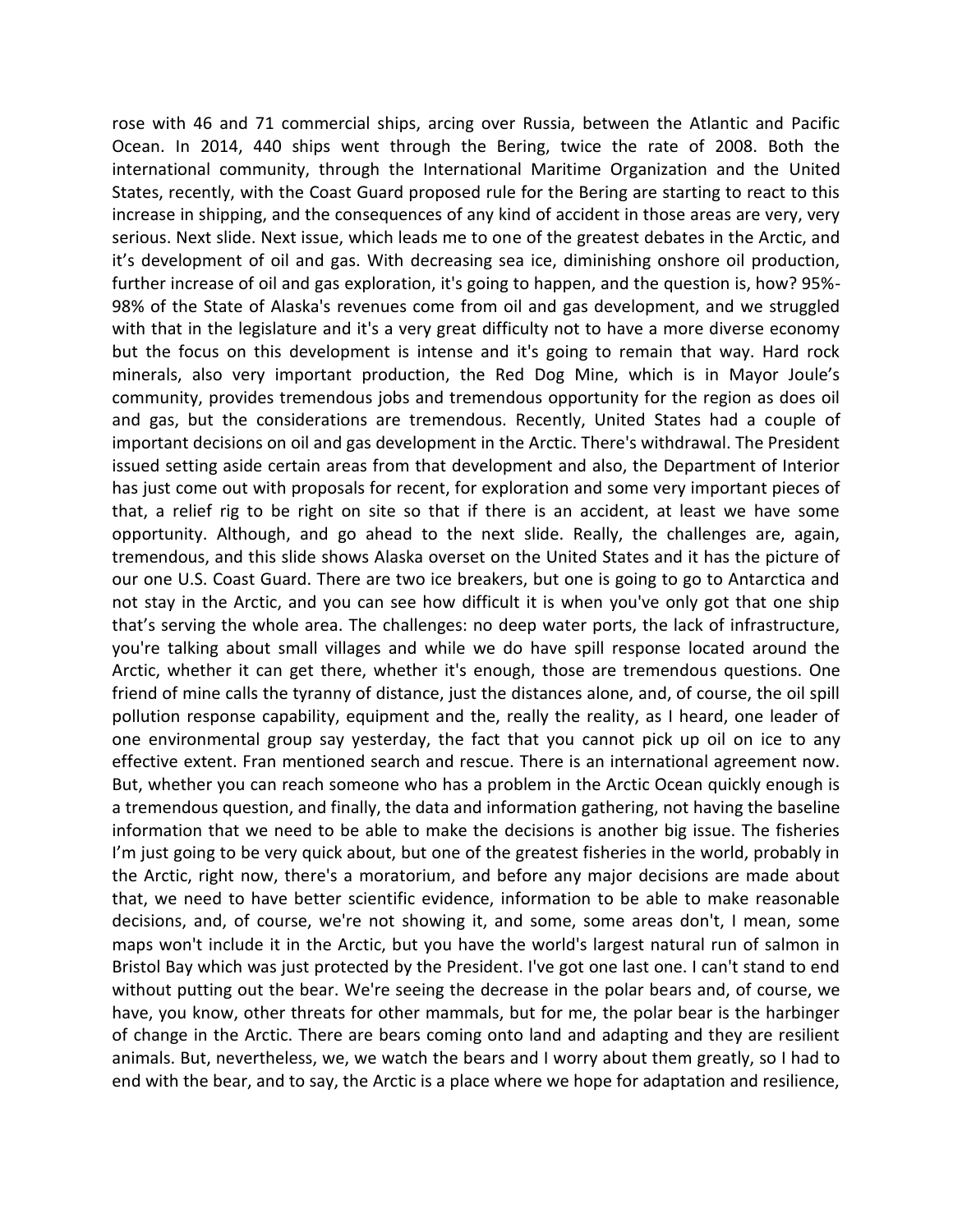but one thing, which you've heard the two previous speakers note, what we do know about the Arctic, it's a place of rapid change, so thank you very much. That's it. Thank you.

>>Mayor Reggie Joule: Good morning, everyone. I'm the Mayor of the Northwest Arctic Borough, and the red is the part of the state that I call home. It's the part of the state that makes up the Northwest Arctic Borough, most of which is above the Arctic Circle. In the 16 years that I served in the Alaska State Legislature, my district went all across the North Slope from the Canadian border, all the way over to Little Diomede when I first got elected, and you know, maybe 15,000, 16,000 people, and the one thing I want to emphasize here, in much of the Arctic, there are no roads. No two communities are connected by roads, and if you go to the next slide, please, in the Upper Kobuk which is to the far right, there is a little bit of an, well, there is an inner tide between the Shungnak and Kobuk. These are the 11 communities that make up the Northwest Arctic Borough, and this little spot of real estate is about the size of Indiana, and the people who reside there, the indigenous people, are Inupiaq people, which I happen to be one of. I was born in Nome, as it was mentioned a little earlier—not by choice. I wanted to be close to my mother. [laughter]I'm sorry. I couldn't. I will, however, mention that my family, on my mother's side, comes from about 100 miles north of Kivalina which is the community on the coast and so, my blood lines, even though I live where I lived, my blood lines run across the North, on my mother's side. On my father's side, my blood lines are mixture. I come from, or, my ancestors on my father's side come from the Fish River, which is around Nome, but I also have some German, some Jew, some Norwegian, a little of mixture, a blending of different things. Next slide, please. This is the hub community of Kotzebue. It's about 30 miles above the Arctic Circle. As you can see, the community is only on the north of the run way. Next slide. As was mentioned, subsistence is a big part of who we are, and it isn't simply hunting and fishing. Subsistence is about economy. Subsistence is about meaningful contributions to family, to community. Subsistence is about science. Subsistence is about knowledge. Subsistence is about doing. Subsistence is about understanding our universe and our place in it, and having the ability to share that knowledge with your children and grandchildren and the younger generations of the community. Next. It is a source of food security. And because of the rapid changing of the climate, this poses some different challenges, new challenges, if you will, to the things we used to consider normal in harvesting and gathering for our families and for our communities. Climate change certainly plays a role. There's some concern about the health in the animals. We see it in sea mammals. We see it in fish. We see it in terrestrial. If we could get to the next slide. Here's an example. The western Arctic caribou herd goes from the North Slope of Alaska, through our area and down to around the Nome area, and over the last less than ten years, or about ten years, the western Arctic caribou herd, the first dot, went from a high of 490,000 animals, and is currently at about 235,000. So there's a rapid decline in the caribou, which provides much of the sustenance, and the Teshekpuk has gone almost in half also. Now, you know, we also harvest from the oceans, and, and the fishing and at least up to this point, the sea mammals, the changes are certainly occurring, and it's—I'll tie that in a little bit later. We started a Research Steering Committee program through a local grant that we received from Shell, an oil company, and we put together a Steering Committee that is made up, out of 15 members, seven local knowledge holders from our area serving with many, eight others, from the science community. There to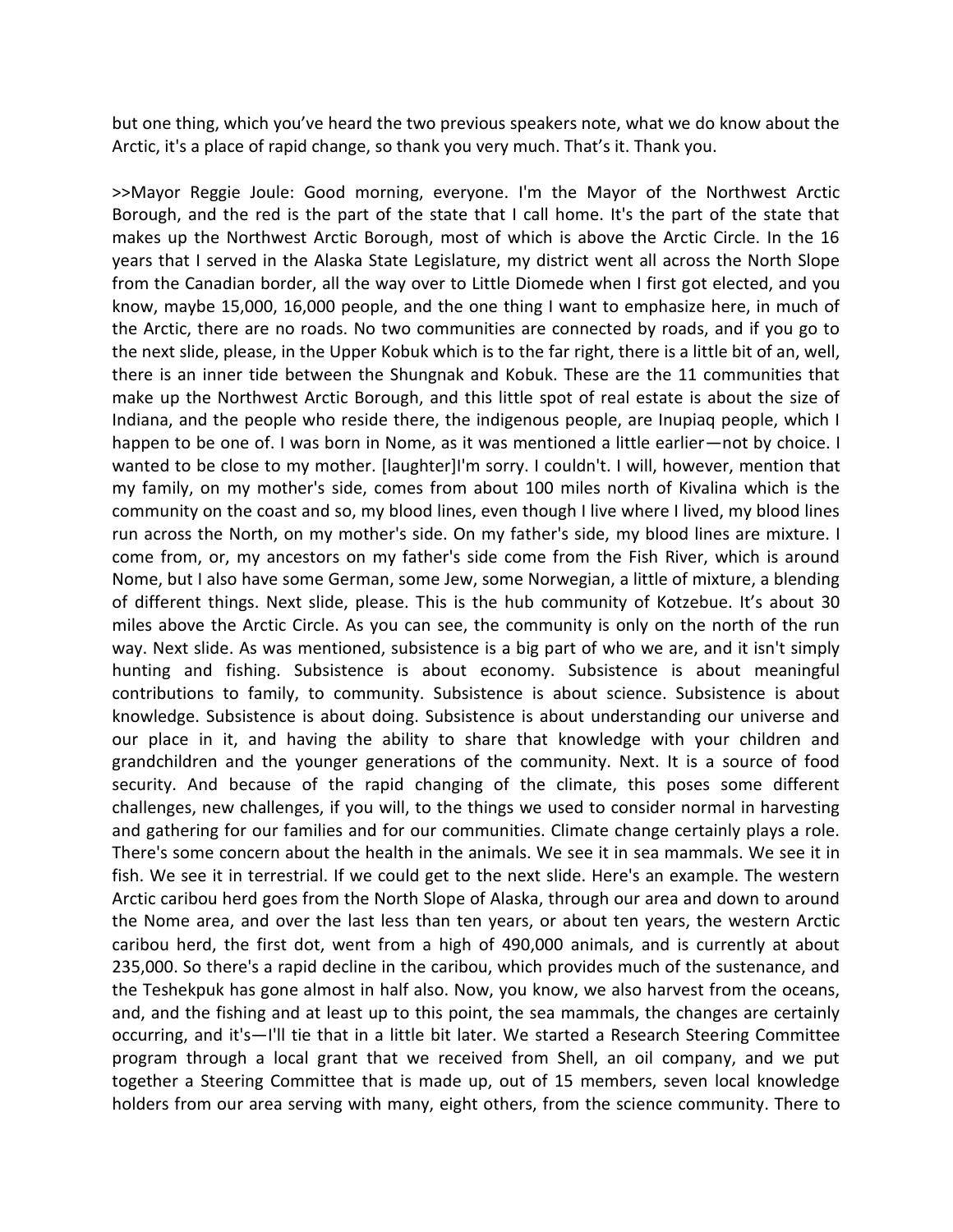promote community based research, starting from the bottom, working your way up. How do we get, and this for us, this is a larger question that we're answering, in fact, but it is a challenge. The Inuit people, because of our lack of formal and western education, we're anecdotal people. We're not Masters, we're not PhDs. We just live in the area. But, along the way, and after a few generations, we picked up some little tidbits of information, and how do you get anecdotal people and western science to work together and recognize the importance of each other? One so that, you know, scientists and data collection, it's almost like an invasive species and, and people get over that after you spend probably at least ten years in the area, and people have a sense that you're looking to do more than just know about something, but to understand it. Understand what it is you're learning and knowing. If we can move on, please. So, these are some of the things that we're currently doing in and around the Kotzebue Sound. There's a cooperative effort with the North Slope Borough Science and Research Group, doing research on beluga whales, bearded seals, and their ability to hear, and we're also doing some ambient noise monitoring. We're doing village surveys where we are going out and talking to all of, to the people who are residents of the community, to determine what are some of the things that should be priorities as far as gathering research. Move on, please. This is some of the drama, if you will, in climate and erosion. We have coastal communities and in one community there's certainly buildings falling over, over the edge as the permafrost is melting. The picture on the right with the arm of the excavator is trying to reach into the ocean to put up a sand barrier for protection, prior to a revetment wall being put up. The bottom picture is in Kotzebue. What you see there is, is a wall that had to be built. It has sheet piling, and it was built out, and that actually serves as a protection. Some of the kinds of things that is needed to protect the people from harm in coastal communities if they're not going to just out right have to move. Next. The village of Kivalina and you saw that in one of Beth's earlier slides, it was just that little community that stuck out there. It's on a, it's on a, I guess, an island, if you will, a barrier reef, barrier, whatever it's called. I have a lagoon in front, a Chukchi sea in front, the Lagoon in the back, and when it gets violent, the 400 residents of that community, because there are no roads, have no access to safety, and there is no system, or very little, for planning. We have tried for some time to get an evacuation road for the community and the residents, for their safety. That has yet to be accomplished, and sometimes, and I think it's necessary to say this, you know, you might ask the question, why do people live there? And that's because the United States government said you had to. When you put in churches, and you put in schools, and the laws that came with them said your children had to go to school, and now you have permanent communities. Prior to that, the people were nomadic, and they lived where the food resources were, and the cost to addressing some of these is going to be high, and what we've seen so far is that if there's so few people and high costs, indecision seems to be the order of the day, and it sometimes is very frustrating. I just might add that in the area of Kivalina, they've had to evacuate, out of the community, physically, once, and on two other occasions, they evacuated to the school, and in the heights of those storms, the waves that hit the revetment rock at the beach splashed right onto the school building. Eventually, that's going to change. So, if we could move on, and I might add, just as an afterthought, Kivalina, while it's one of the communities that, it's imperative that something get done. Along the communities and river systems, some are faced with the same river erosion, permafrost melt, the changing of the climate and all of that that is, that either is river erosion or coastal erosion,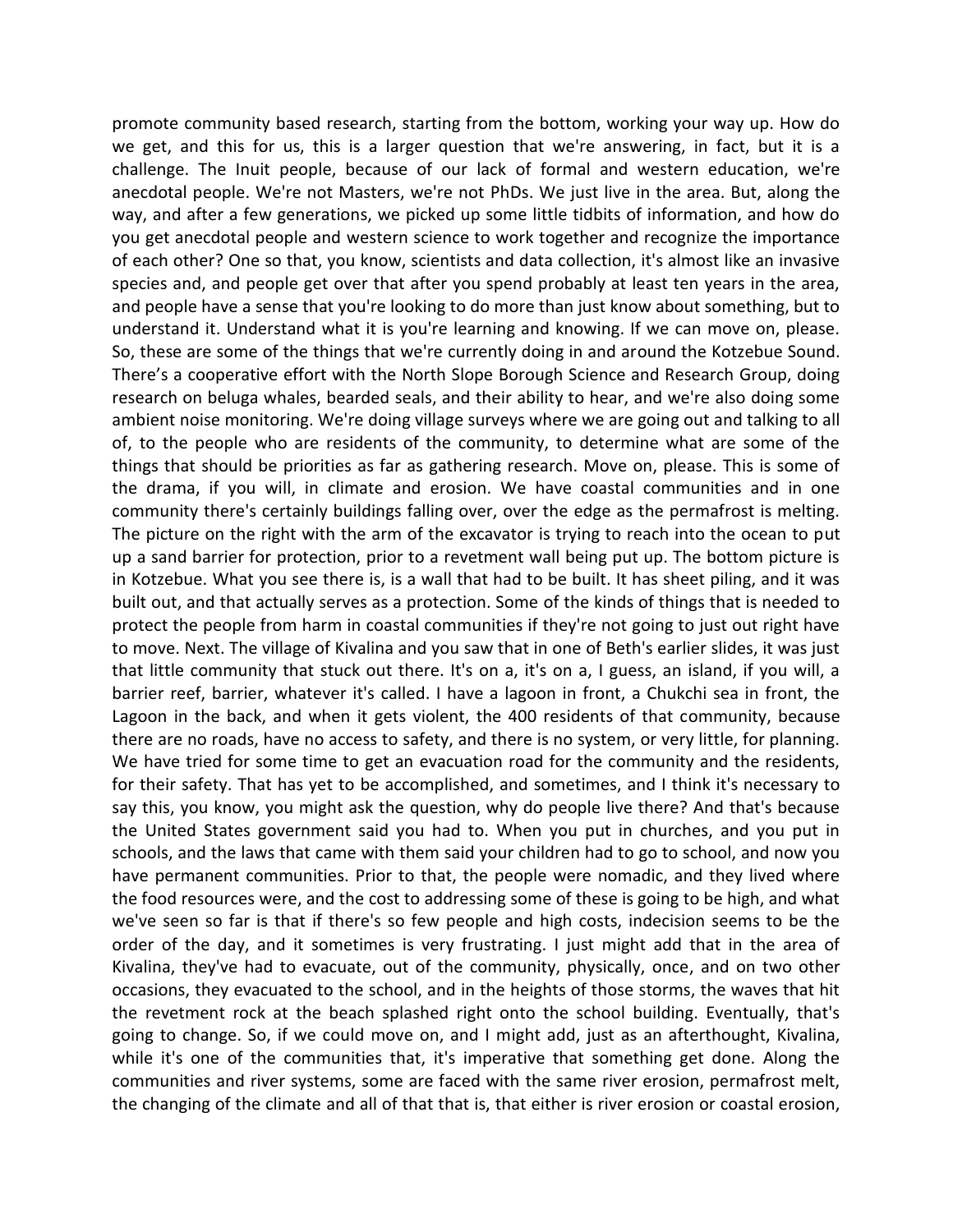and there are, I would say most of our communities are impacted, if not all of them, one way or the other. This is about resource development. What you see here is a picture of the Red Dog Mine. It is located 70 miles north of Kotzebue, about 30 miles north of the village of Noatak and the Noatak River. It is the largest open pit, lead and zinc mine, for sure in the United States, and I think it's second in the world. If you could go on. The Red Dog Mine, for all that it is, for all the disturbance that it causes, was not a project that was taken lightly. The land is owned by an ANCSA, Alaska Native Claim Settlement Act corporation. The land is owned by indigenous people. They went out and found an operator and somebody to, to develop this mine. That was back in the 80s, late 80s. Yes, I started out by saying subsistence is important to our people. There's a 52 mile road from the pit to the, to the dock that you see there. Where, where barges come in and they take the oar and load it onto ships, and they're able to move in excess of 1 million metric tons of ore a year, and they only ship during the summer months. They store the oar during the winter months when the ice is there, and I say this because, yes, subsistence is important, and when you do development in a way that takes into account the renewable resources, and because it was a native owned resource, natural resource, the minerals, we were probably able to dictate a little bit more, and we've had a, they've done a good job of finding the balance of development and preserving the economy and preserving the renewable resources in a way that the people are satisfied with. Constant water monitoring, because of the village of Kivalina is just down river, about 50 miles, so, if we can go to the next slide. In the coming years, oil and gas, well, actually it's here. Oil and gas. It's been talked about for years, but it looks like Shell will get the go ahead to work their leases this summer and it's out in the Chukchi Sea, while not specifically in our waters. The seals and the beluga and other sea mammals all work their way through there. They're not stationary, they're migratory, and so, we're impacted by that, and that has caused us to have some really vigorous discussions/debates about whether or not this is something that should be done. Whether we support it or not, and quite frankly, I'm at the point that while I have some concerns about how the continental shelf, exploration and development, the regulations put in by our government, that's going to be mandatory for an explorer like Shell is going to mean they're going to have to have the necessary equipment in place to be able to respond to anything they may cause. Now, exploration, that is going to resume this summer is not new. In the 80s and early 90s, there were over 70 holes that were drilled as part of exploration. And there was no fanfare, there was little publicity about it back then, and probably a whole lot simpler in terms of permitting, than what a company like Shell or any future company will have to go through, and to my knowledge, there hasn't been anything of any major concern. I will say, however, that in the 2000s, the increase in marine traffic, and you saw the maps from Beth's earlier slide, and I'll show it again here, is going to be become an issue. And because—

>>John Holdren: Mayor Joule, I apologize for interrupting you, but our lease on this room expires in five minutes.

>>Mayor Reggie Joule: Okay, we'll just move on. We'll go on here. You saw some of these—the only point I want to make here is marine traffic is a concern, and there you have that, go on. So, this is, this is where we're at with, or maybe not at, when you take a look at some of the global preparedness for the Arctic in terms of marine traffic. There's one thing that I want to mention